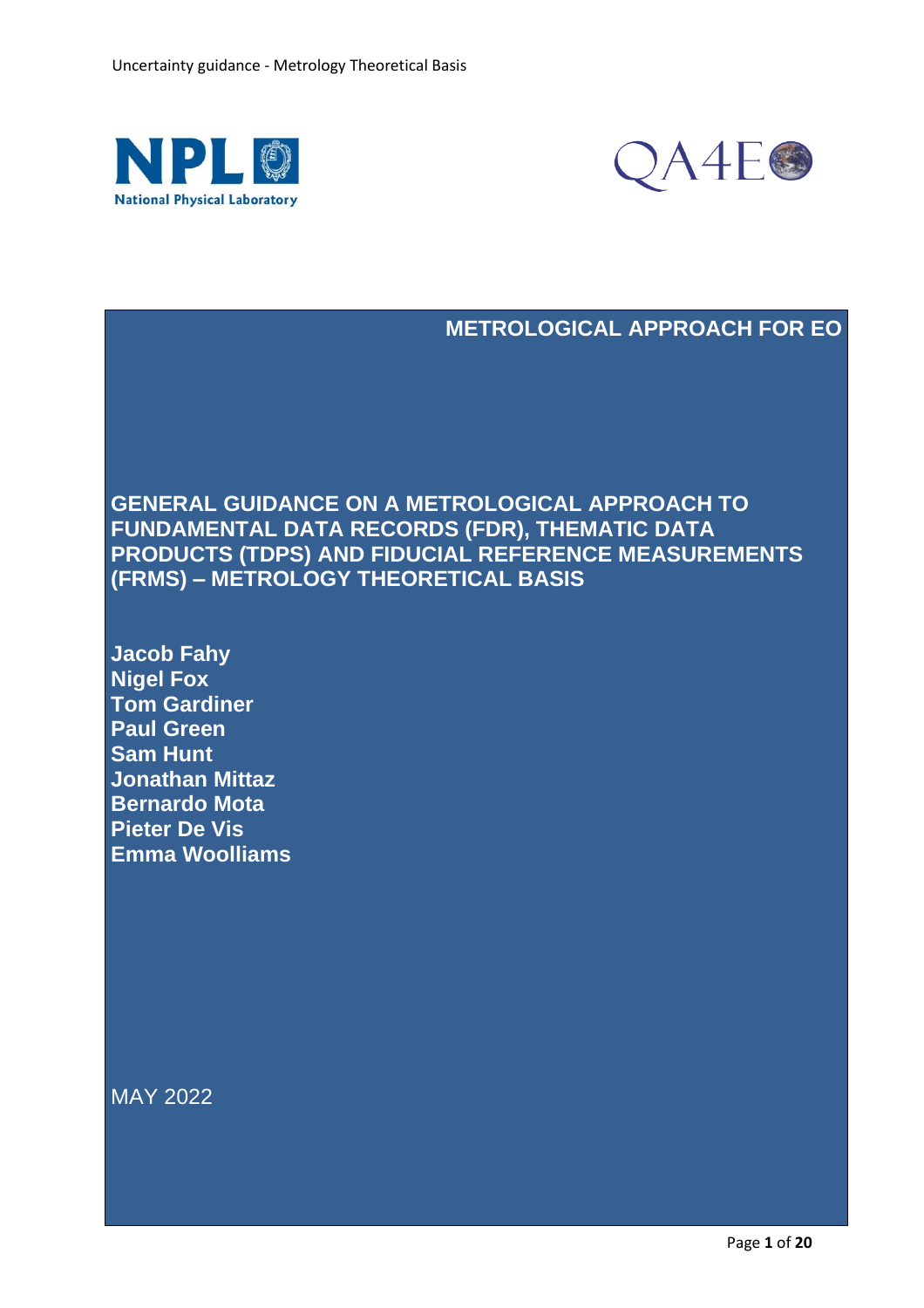General guidance on a metrological approach to fundamental data records (FDR), thematic data products (TDP) and fiducial reference measurements (FRM) – Metrology Theoretical Basis

> Jacob Fahy Nigel Fox Tom Gardiner Paul Green Sam Hunt Jonathan Mittaz Bernardo Mota Pieter De Vis Emma Woolliams

National Physical Laboratory

Hampton Road, Teddington, Middlesex, TW11 0LW

© NPL Management Limited, 2022

Extracts from this report may be reproduced provided the source is acknowledged and the extract is not taken out of context.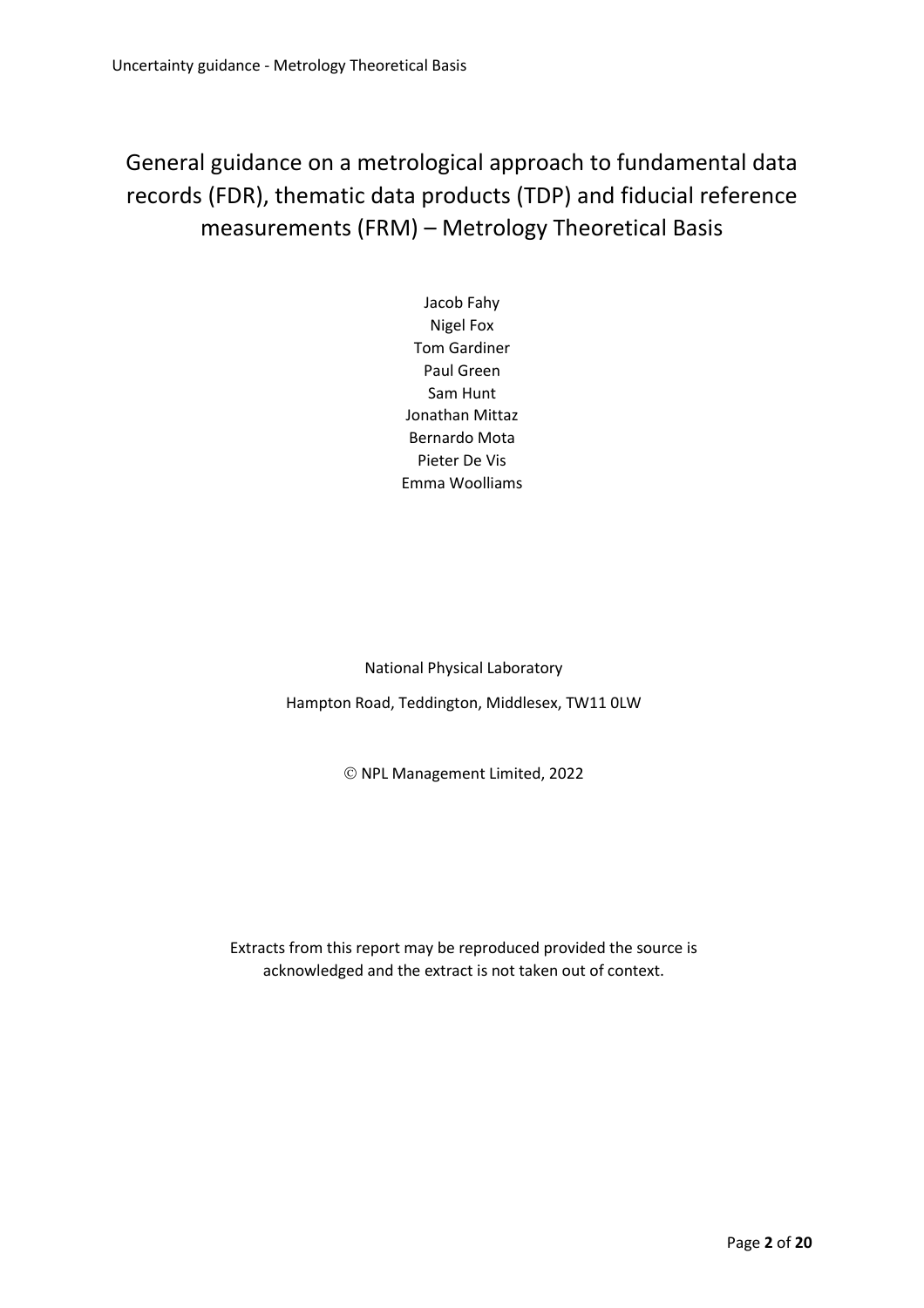## Version control

| Issue | Date    | Authors  | Reviewed by | Notes       |
|-------|---------|----------|-------------|-------------|
| 1.0   | 19.5.22 | As above | Authors     | First issue |
|       |         |          |             |             |
|       |         |          |             |             |
|       |         |          |             |             |
|       |         |          |             |             |

### Project Acknowledgement

## **IDEAS-QAYEO**

This work was carried out in the frame of the Instrument Data quality Evaluation and Assessment Service - Quality Assurance for Earth Observation (IDEAS-QA4EO) contract funded by ESA-ESRIN (n. 4000128960/19/I-NS), and builds on the work of previous projects, [see acknowledgments.](https://qa4eo.org/about/acknowledgements.html)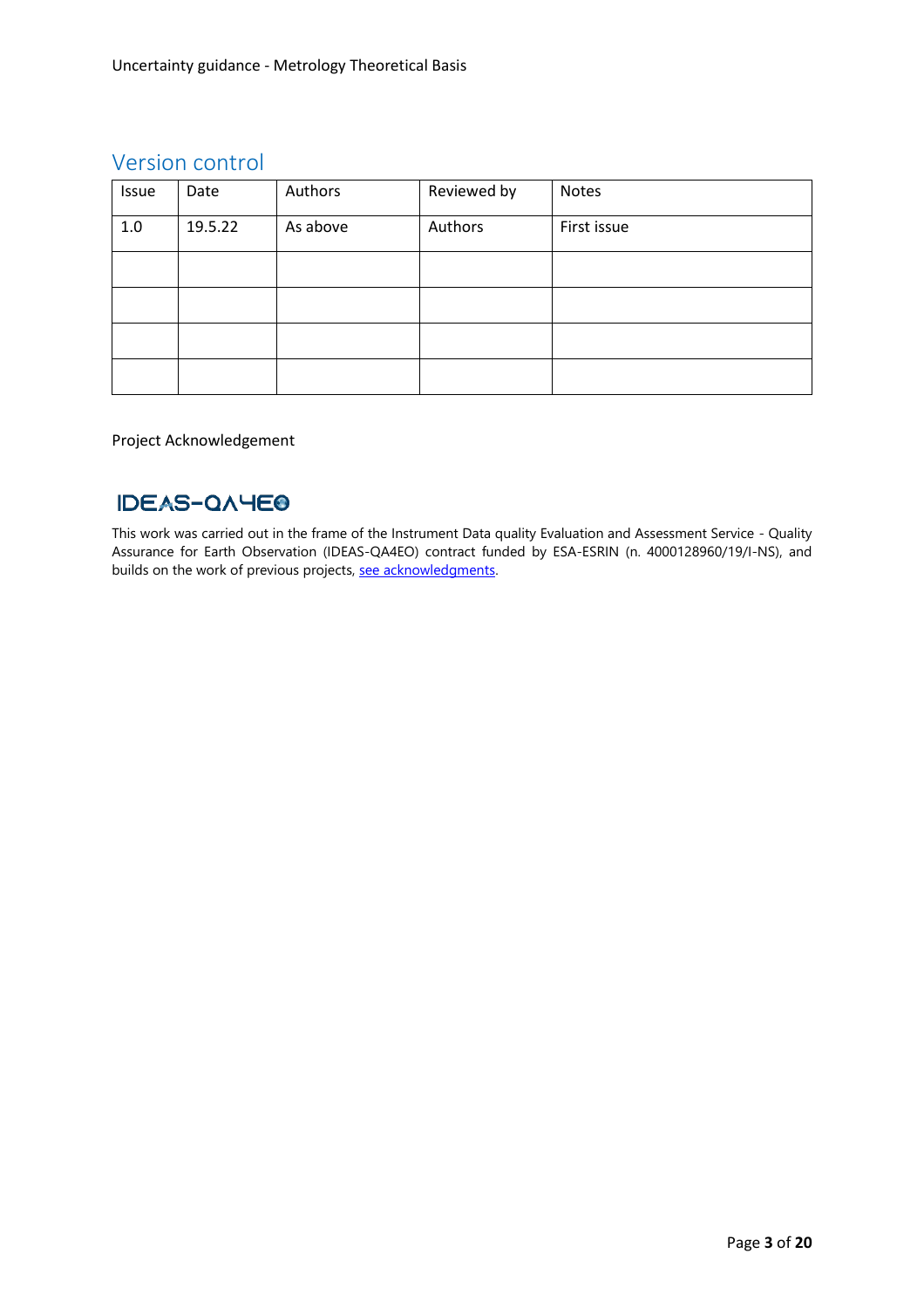# Table of contents

| 1              |       |                                                                                                |  |  |  |
|----------------|-------|------------------------------------------------------------------------------------------------|--|--|--|
|                | 1.1   |                                                                                                |  |  |  |
|                | 1.2   |                                                                                                |  |  |  |
|                | 1.3   |                                                                                                |  |  |  |
|                | 1.4   |                                                                                                |  |  |  |
| $\overline{2}$ |       |                                                                                                |  |  |  |
|                | 2.1   |                                                                                                |  |  |  |
|                | 2.2   |                                                                                                |  |  |  |
|                | 2.3   |                                                                                                |  |  |  |
| 2.4            |       |                                                                                                |  |  |  |
|                | 2.5   | The Law of Propagation of Uncertainties and Monte Carlo Analysis 10                            |  |  |  |
|                | 2.6   | Multivariant measurands: EO always gives a dataset rather than an individual measurement<br>11 |  |  |  |
|                | 2.7   |                                                                                                |  |  |  |
|                | 2.8   |                                                                                                |  |  |  |
|                | 2.8.1 |                                                                                                |  |  |  |
|                | 2.8.2 |                                                                                                |  |  |  |
|                | 2.8.3 |                                                                                                |  |  |  |
|                | 2.8.4 |                                                                                                |  |  |  |
|                | 2.9   |                                                                                                |  |  |  |
|                | 2.9.1 |                                                                                                |  |  |  |
|                | 2.9.2 |                                                                                                |  |  |  |
|                | 2.9.3 | Beyond systematic and random: types of structure in a covariance matrix 16                     |  |  |  |
|                | 2.9.4 |                                                                                                |  |  |  |
|                | 2.9.5 |                                                                                                |  |  |  |
|                | 2.9.6 |                                                                                                |  |  |  |
| 3              |       |                                                                                                |  |  |  |
|                | 3.1   |                                                                                                |  |  |  |
|                | 3.2   |                                                                                                |  |  |  |
|                | 3.3   |                                                                                                |  |  |  |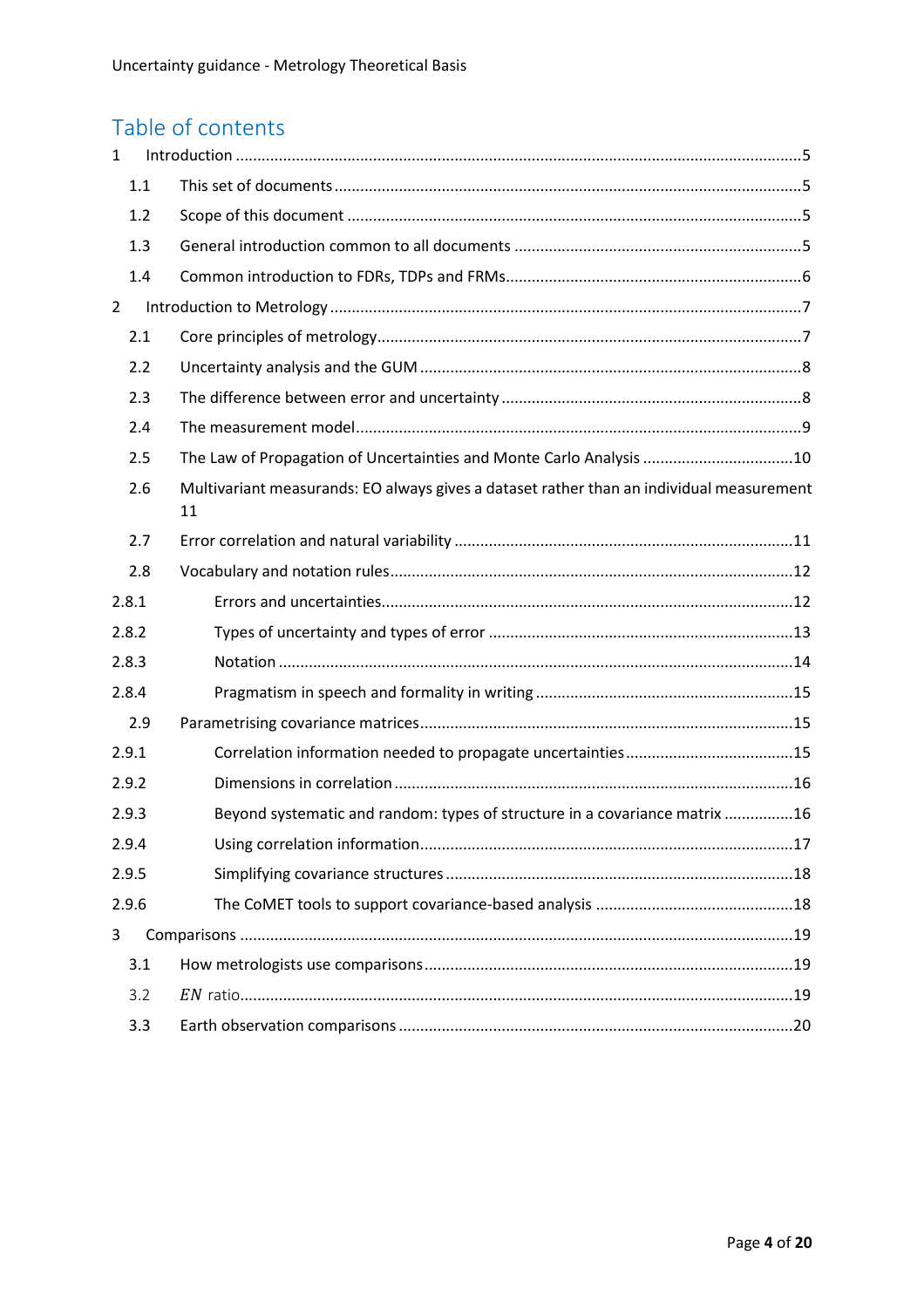# <span id="page-4-0"></span>1 Introduction

## <span id="page-4-1"></span>1.1 This set of documents

This document is part of a [set of documents](https://qa4eo.org/about/acknowledgements.html) that describe and give practical tools to support a metrological approach for a satellite fundamental data record (FDR), satellite-derived thematic data product (TDP), or fiducial reference measurement (FRM) network or campaign.

| <b>Document</b>             | <b>Description</b>                                                                                                                                |  |  |  |
|-----------------------------|---------------------------------------------------------------------------------------------------------------------------------------------------|--|--|--|
| <b>Executive Summary</b>    | Introduction and overview of what a metrological approach is and<br>what is needed to implement a metrological approach to FDRs, FRMs<br>and TDPs |  |  |  |
| <b>Metrology Document</b>   | This document, describing the metrological principles behind the<br>approach                                                                      |  |  |  |
| <b>Process Document</b>     | A document that describes the step-by-step processes needed to<br>implement a metrological approach                                               |  |  |  |
| <b>Templates Document</b>   | Templates and examples of uncertainty tree diagrams and effects<br>tables and how to structure an uncertainty report                              |  |  |  |
| <b>Toolkit introduction</b> | An introduction to the COMET Python tools                                                                                                         |  |  |  |

## <span id="page-4-2"></span>1.2 Scope of this document

This document describes the theory behind a metrological approach and links to the Guide to the Expression of Uncertainty in Measurement (the GUM) and the International Vocabulary of Metrology (VIM), both established by the Joint Committee for Guides in Metrology (JCGM) – a committee that involves most of the world's main standardisation bodies (BIPM, IEC, IFCC, ILAC, ISO, IUPAC, IUPAP and OIML). It helps readers understand these principles and provides practical guidance on notation and how to present uncertainty information.

## <span id="page-4-3"></span>1.3 General introduction common to all documents

Earth Observation (EO) satellite programmes are operated by a wide variety of space agencies, meteorological agencies and commercial operators and provide observations for a wide range of social, scientific, environmental, and commercial applications. Historical and current EO data provide information about environmental and climate change that is of great value to today's scientists and to decision makers. These data are also a legacy of immense value to future generations. However, for this immediate and legacy value to be realised, EO data sets must be interoperable and temporally stable, so that data from different sensors can be combined. The quality and uncertainty associated with datasets is also needed to assess their fitness for purpose for the desired applications.

Metrology is the discipline responsible for maintaining the International System of Units (SI) and the associated system of measurement. It is core to the SI, that measurements are stable over very long time periods, that measurement standards are equivalent worldwide and that measurements are coherent – that is different types of measurement can be combined because, for example, an electrical watt is equivalent to an optical watt is equivalent to a mechanical watt.

These properties of metrology are desired for EO data records. It is for this reason that over the last two decades there has been considerable research in the collaborative field of EO Metrology. The 2010 endorsement of the Quality Assurance Framework for Earth Observation (QA4EO) by the Committee on Earth Observation Satellites (CEOS) in the frame of the Global Earth Observation System of Systems (GEOSS) set up the basic principle that EO data should be accompanied by a fully traceable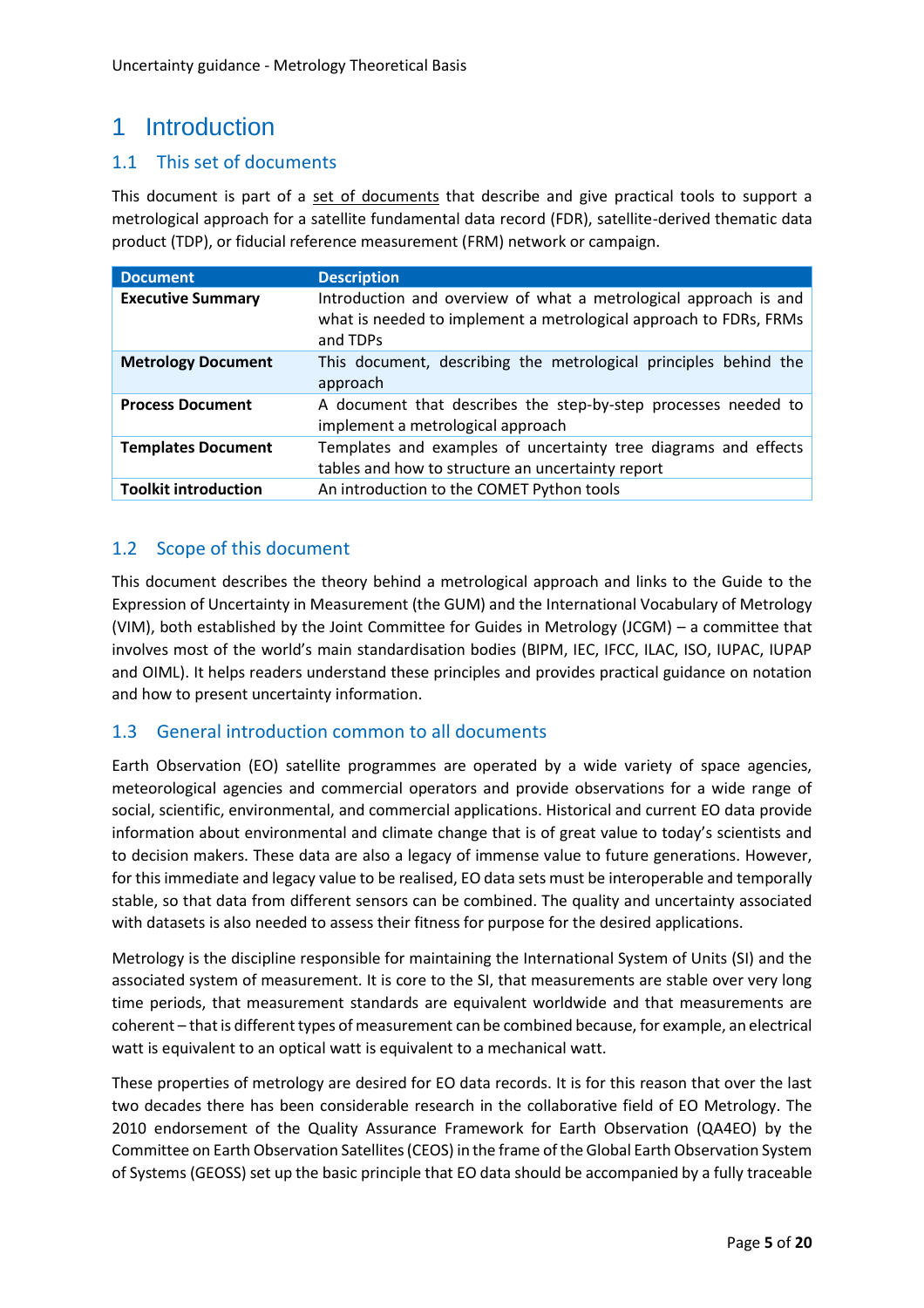indicator of its quality, allowing users to readily assess the fitness for purpose for their applications. Traceability requires that this quality indicator be based on "a documented and quantifiable assessment of evidence demonstrating the level of traceability to internationally-agreed (where possible SI) reference standards." QA4EO stops short of requiring robust metrological traceability, but the accompanying guidelines are based on principles adapted from the metrology community.

Since 2010, collaborative EO-metrology projects have been developing robust methods to facilitate broader use of metrological principles in EO applications. In Europe, such projects have been led through European research funding (FP-7, Horizon 2020) and by projects from the European Space Agency, and more recently the broader Copernicus Programme via institutes such as EUMETSAT and ECMWF. In this document we build on this legacy of activity and expand the concepts, nascent in the FIDUCEO project [\[Mittaz et al 2019\]](https://doi.org/10.1088/1681-7575/ab1705), generalising them beyond passive radiometric band sensors, to establish FDRs, TDPs and FRMs.

## <span id="page-5-0"></span>1.4 Common introduction to FDRs, TDPs and FRMs

The terms Fiducial Reference Measurement (FRM), Fundamental Data Record (FDR) and Thematic Data Product (TDP) were applied initially by the European Space Agency to describe metrologicallyrigorous observations of specific relevance to space-based observations. While not yet formally endorsed by a committee, these terms are increasingly being used by the broader Earth observation community. Here we present possible definitions for consideration $^1$ .

> A **fundamental data record** (FDR) is a record, of sufficient duration for its application, of uncertainty-quantified sensor observations calibrated to physical units and located in time and space, together with all ancillary and lower-level instrument data used to calibrate and locate the observations and to estimate uncertainty.

Generally, FDRs will be geolocated level 1 products. The FDR is a record of the physical quantity measured by the sensor. Although some applications in reanalyses ingest level 1 products, for many applications FDRs will be used to generate TDPs.

> A **thematic data product** (TDP) is a record, of sufficient duration for its application, of uncertainty-quantified retrieved values of a geophysical variable, along with all ancillary data used in retrieval and uncertainty estimation.

TDPs are higher level products that have been processed from FDRs, through algorithms which also often combine information from another FDR (e.g., from other satellite sensors) or from external information (such as reanalysis models).

**Fiducial reference measurements** (FRMs) are a suite of independent, fully characterised, and traceable sub-orbital measurements that follow the guidelines outlined by the GEO/CEOS Quality Assurance framework for Earth Observation (QA4EO) and have value for space-based observations.

Thus, FRMs are the quality-assured in situ observations that can be used to calibrate and validate satellite-based sensor measurements. As **ESA states** 'these FRM provide the maximum return on investment for a satellite mission by delivering, to users, the required confidence in data products, in

 $1$  The FDR and TDP definitions are taken from the FIDUCEO project FCDR and CDR definitions, which were discussed and refined at a workshop. The FRM definition comes from the ESA website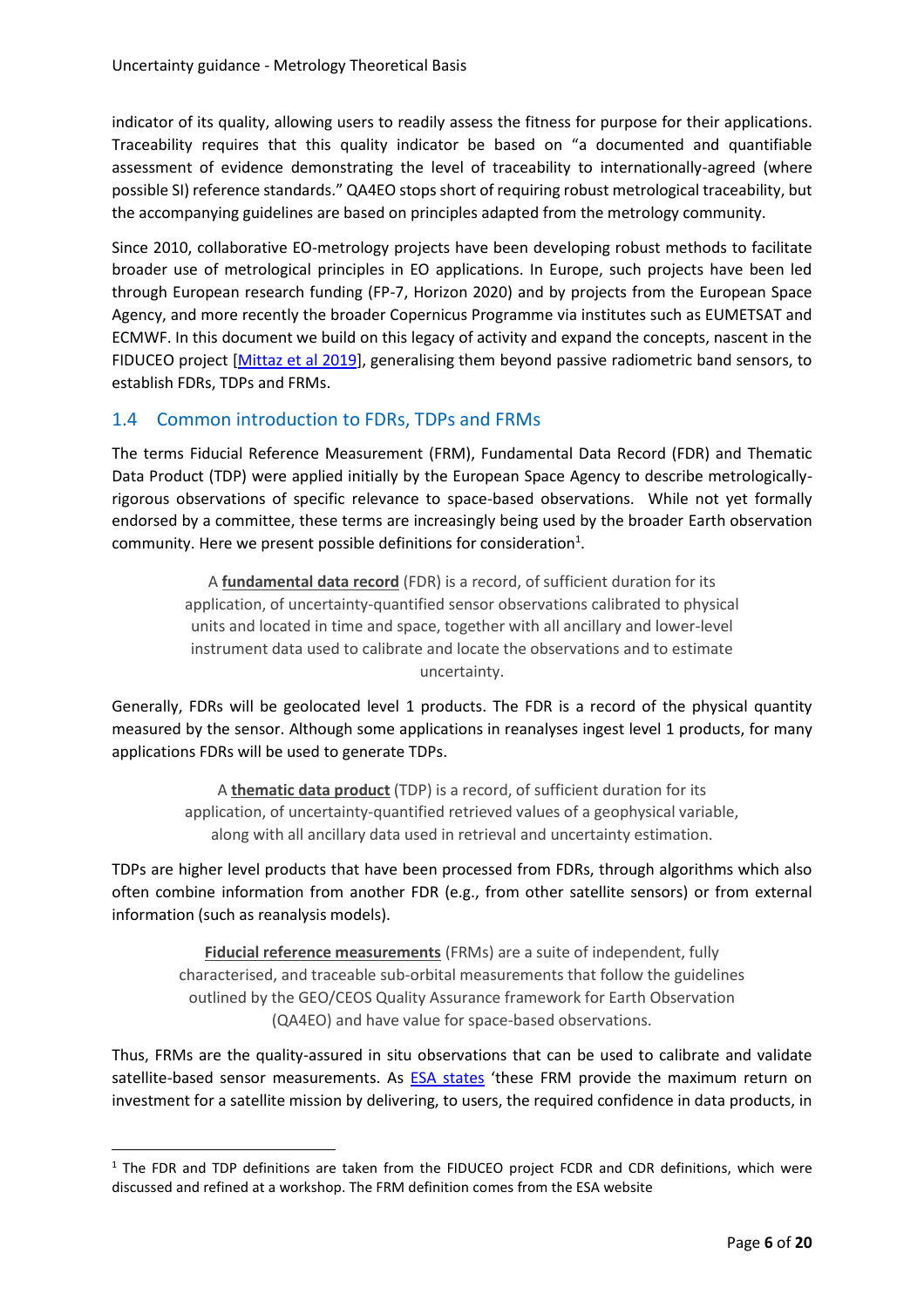the form of independent validation results and satellite measurement uncertainty estimation, over the entire end-to-end duration of a satellite mission.'

Note that the terms 'Fundamental Climate Data Record' (FCDR) and 'Climate Data Record' (CDR) are used for FDRs and TDPs respectively, that are also typically of multi-decadal duration and come from a series of sensors that have been harmonised to a common reference.

## <span id="page-6-0"></span>2 Introduction to Metrology

## <span id="page-6-1"></span>2.1 Core principles of metrology

FDRs, TDPs and FRMs require a metrological approach. Metrology has three basic principles:

**Traceability**: Metrological traceability is a property of a measurement that relates the measured value to a stated metrological reference through an unbroken chain of calibrations or comparisons. It requires, for each step in the traceability chain, that uncertainties are evaluated and that methodologies are documented.

For FDRs, traceability includes both the formal calibration of the instrument to appropriate references through pre-flight, in-orbit and vicarious calibrations, including the metrological traceability of any references (e.g., in situ observations). It also includes an analysis of any auxiliary information brought into the processing of level 1 data products, including geo-correction and ortho-rectification and the correction for instrument sensitivities to environmental conditions. For TDPs, understanding traceability also includes documenting the processing steps, and the origin of any auxiliary information brought into the processing, along with any atmospheric, land or topographic correction. For FRMs traceability includes the predeployment calibration of the onsite instruments, as well as the characterisation and modelling of sensitivities to the environmental conditions.

**Uncertainty Analysis**: Uncertainty analysis is the review of all sources of uncertainty and the propagation of that uncertainty through the traceability chain. It is based on the Guide to the Expression of Uncertainty in Measurement [\(the GUM\)](https://www.bipm.org/en/committees/jc/jcgm/publications).

For FDRs, uncertainty analysis needs to consider not only pre-flight calibration, but also uncertainties associated with any instrument changes in orbit and sensitivities to onboard conditions. It has to consider the extent to which the measurement model (e.g., equation) used for FDR processing (generating the FDR from level 0 data) is an approximation of reality, as well as the uncertainties associated with the different quantities within that model. For TDPs, it also needs to consider uncertainties associated with auxiliary information brought into processing, the extent to which the retrieval algorithm retrieves the measurand and uncertainties associated with any approximations in the processing steps. For FRMs, uncertainty analysis needs to consider the pre-deployment calibration, any ageing or other changes of the instrument and sensitivities to environmental conditions.

**Comparison:** Metrologists validate uncertainty analysis and confirm traceability through comparisons. The [Mutual Recognition Arrangement](https://www.bipm.org/en/cipm-mra) (a formal arrangement to confirm the degree-of-equivalence between SI realisations and disseminations in different countries) requires regular, formal international comparisons that are conducted under strict rules.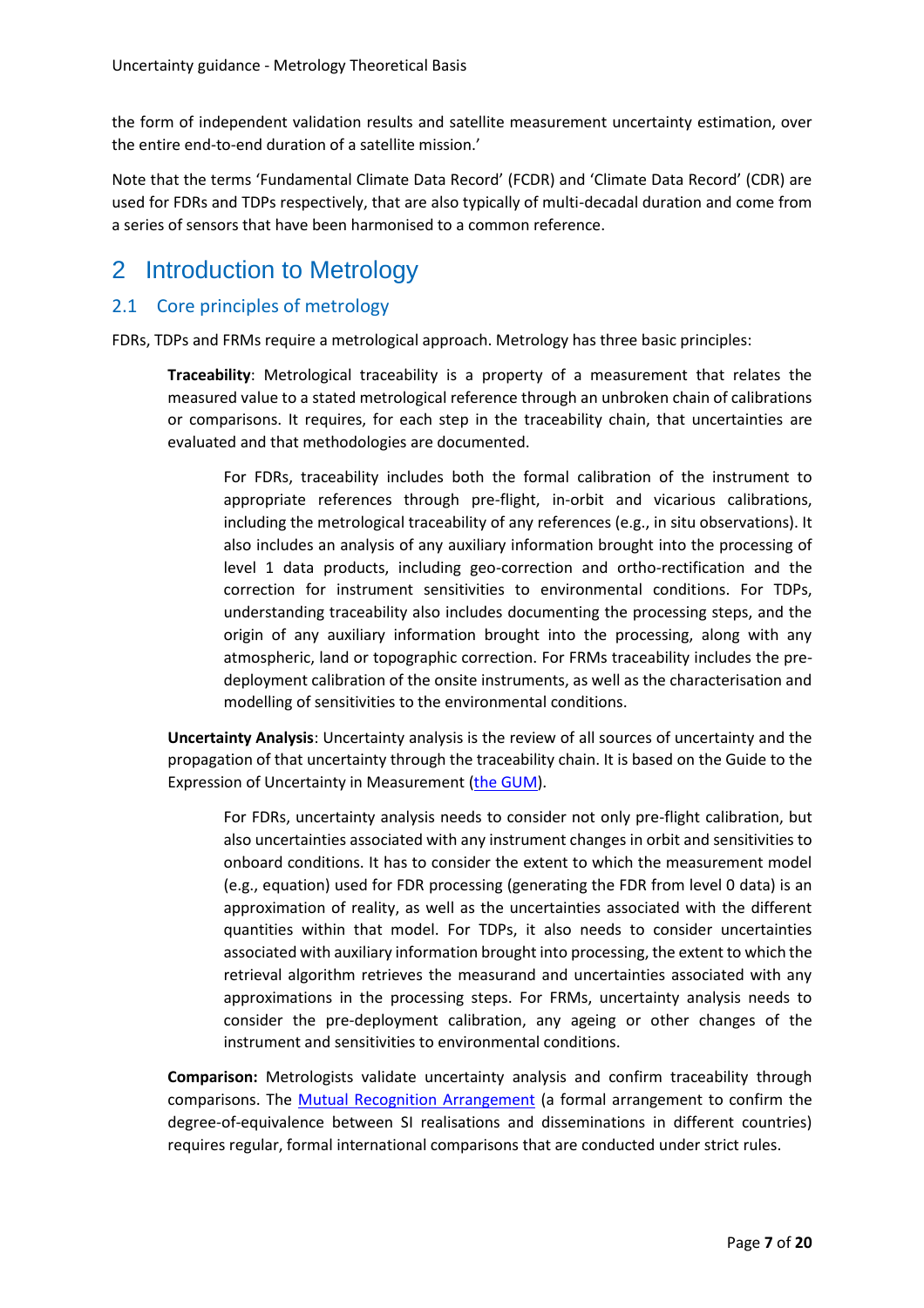Earth Observation comparisons are carried out between sensors and between sensors and sub-orbital observations using simultaneous observations, transfer standards (e.g., ground observations or pseudo-invariant sites/scenes), or large-scale averages. Traditionally, Earth Observation comparisons have been performed to estimate intersensor differences and to parametrise some retrieval algorithms; they have only recently been used to validate uncertainty estimates independently determined. FRMs are, of course, established to support the comparison to satellite sensors. Additionally, they benefit from comparisons of the instruments and methods used in the FRM itself.

## <span id="page-7-0"></span>2.2 Uncertainty analysis and the GUM

The *Guide to the Expression of Uncertainty in Measurement*, known as '[the GUM](https://www.bipm.org/en/cipm-mra)', provides guidance on how to determine, combine and express uncertainty. It was developed by the JCGM (Joint Committee for Guides in Metrology), a joint committee of all the relevant standards organisations (e.g., ISO) and the BIPM (*Bureau International des Poids et Mesures*). The JCGM continues to develop the GUM and has recently produced several supplements which cover topics such as Monte Carlo Methods for uncertainty analysis and an extension of the Law of Propagation of Uncertainties to multiple output quantities.

### <span id="page-7-1"></span>2.3 The difference between error and uncertainty

The GUM is based on 'uncertainty analysis' which replaced an earlier concept of 'error analysis'. These two approaches differ in philosophy in a couple of important ways. Error analysis considered errors with respect to the unknown 'true' value and separately considered 'random' and 'systematic' effects. Uncertainty analysis considers uncertainty as a distribution around the known measured value of quantity values that could be attributed to the measurand. It also considers 'random' and 'systematic' effects within one single framework. Even though the GUM was internationally accepted nearly 30 years ago based on two decades of work by all the world's standardisation bodies, many scientific papers relating to different environmental observations still confuse the terms 'error' and 'uncertainty'. Furthermore, some metrologists overcompensate for this confusion and avoid the word 'error' altogether. However, understanding covariance in environmental observations fully, requires a robust understanding of the two concepts.

Uncertainty is a

'non-negative parameter characterizing the dispersion of the quantity values being attributed to a measurand based on the information used.'

While error is the

'measured quantity value minus a reference quantity value.'

#### The VIM adds a note to say that

'The concept of 'measurement error' can be used both a) when there is a single reference quantity value to refer to, which occurs if a calibration is made by means of a measurement standard with a measured quantity value having a negligible measurement uncertainty or if a conventional quantity value is given, in which case the measurement error is known, and b) if a measurand is supposed to be represented by a unique true quantity value or a set of true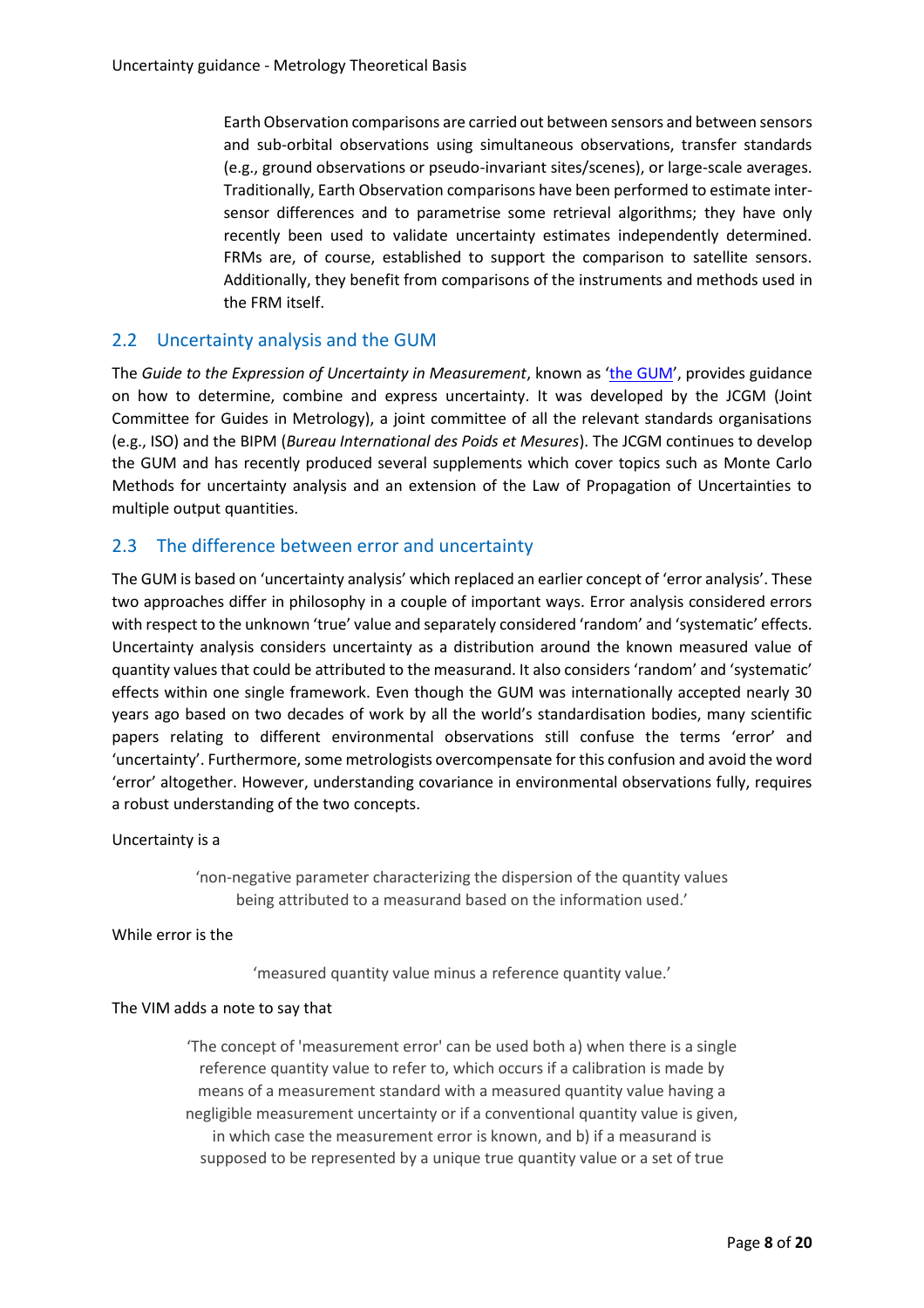### quantity values of negligible range, in which case the measurement error is not known.'

This document only considers the (b) case, where the measurement error cannot be known. Where it is known, a correction should be applied before uncertainty analysis. It is important to realise that although the sign and magnitude of the measurement error cannot be known, there are properties of the error that can be known. First, it is possible to know some information about the probability distribution function from which the error has been drawn. The standard uncertainty provides information about the standard deviation of that distribution<sup>2</sup> and it may additionally be possible to describe the shape of the distribution. Furthermore, it may be possible to describe how the error in one measured value relates to the error in another measured value (at a different location, time or in a different spectral band) through the error correlation.

### <span id="page-8-0"></span>2.4 The measurement model

The measurand — the quantity intended to be measured (see  $JCGM 200$ ) — is in most cases indirectly determined from other quantities to which it is related by a measurement model. The measurement model is a mathematical expression(s) or an algorithm. It comprises all quantities known to be involved in a measurement. The measurement model enables an estimate of the measurand to be provided and an associated standard uncertainty evaluated.

For many measurements, the measurement model involves a real functional relationship  $f$  between N real--valued input quantities  $X_1, ..., X_N$  and a single real-valued output quantity (or measurand) Y:

$$
Y = f(X_1, \ldots, X_N).
$$

This simple form does not apply for all measurements. Sometimes, particularly for the complex processing involved in generating a TDP, the measurement model cannot be written analytically. Instead, it can only be solved through iterative processes, or through machine learning methods that are only described through a coded algorithm. Often, especially in Earth observation, the measurement model can be multivariate, with more than one measurand (e.g. measured values at different locations, times or for different observation frequencies/wavelengths) determined simultaneously.

The measurement model should include all quantities that affect the measurement result. These include quantities that are measured as input quantities, and also quantities that represent corrections – e.g. a term to describe an instrument's temperature sensitivity. In general, it is also valuable to write the measurement model with an additional Δ term:

$$
Y = f(X_1, \ldots, X_N) + \Delta.
$$

The  $\Delta$  term represents the extent to which the function f approximates reality. For example, the function  $f$  may be a linear function of a signal times a gain plus an offset, while the instrument could have some underlying non-linearity. Or the function  $f$  involves a trapezium rule summation used to allow a numerical calculation of an underlying integral. In these cases, our best estimate of the quantity  $\Delta$  is the value  $\delta = 0$ . In [\[Mittaz et al 2019\]](https://doi.org/10.1088/1681-7575/ab1705), the equation for measured values was written with a "plus zero" term:

$$
y = f(x_1, \ldots, x_N) + 0.
$$

<sup>&</sup>lt;sup>2</sup> Remember that the error is considered relative to the true value, while the uncertainty is a distribution around the measured value, so these are not entirely identical.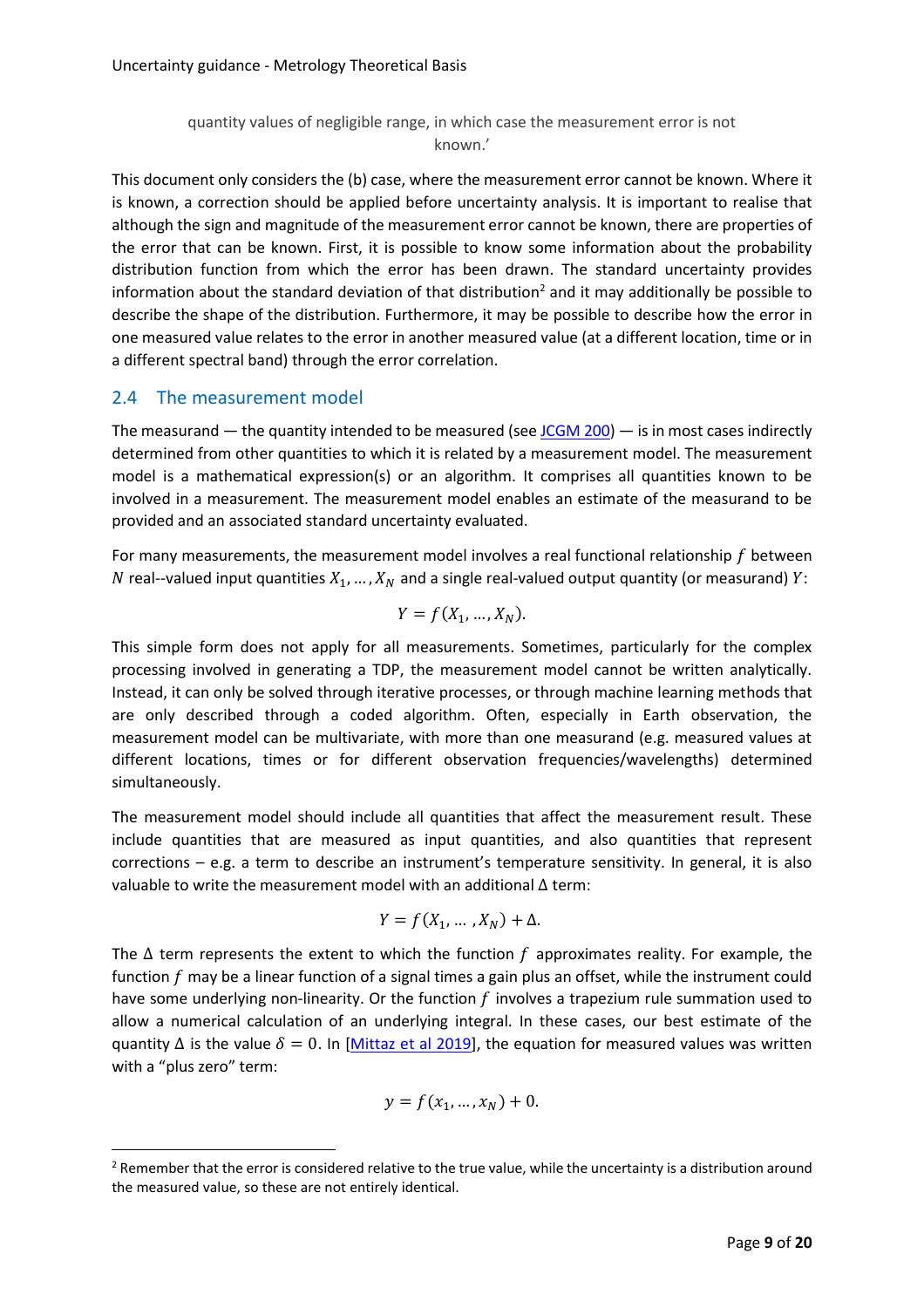## <span id="page-9-0"></span>2.5 The Law of Propagation of Uncertainties and Monte Carlo Analysis

The purpose of uncertainty analysis is to propagate uncertainties associated with the input quantities, including the "plus zero" quantity  $\delta = 0$ , through the measurement model to give an uncertainty associated with the measured output quantity  $y$ .

The GUM gives two methods to propagate uncertainties through a measurement model – using the Law of Propagation of Uncertainties (LPU) or using Monte Carlo Analysis (MCA). The LPU uses a locallylinear approximation to combine such uncertainties, using the expression:

$$
u^{2}(y) = \sum_{i=1}^{N} c_{i}^{2} u^{2}(x_{i}) + 2 \sum_{i=1}^{N-1} \sum_{j=i+1}^{N} c_{i} c_{j} u(x_{i}, x_{j}).
$$
 (1)

where,

 $u(y)$  is the combined uncertainty associated with the measured value y.

 $u(x_i)$ ) is the uncertainty associated with the input quantity  $x_i$ .

$$
u(x_i, x_j)
$$
 is the covariance between  $x_i$  and  $x_j$  (see also section 2.7)

$$
c_i = \frac{\partial y}{\partial x_i}
$$
 is the sensitivity coefficient, the 'translation' from an uncertainty associated with the input quantity to an uncertainty associated with the measured quantity.

$$
N
$$
 is the number of input quantities

This equation is written in these two parts as the first term  $\sum_{i=1}^N\,c_i^2u^2(x_i)$  represents the uncertainty if the  $x_i$  are fully independent (no error correlation) and the second term represents the effect of error correlation. The first term is the well-known "uncertainties add in quadrature" rule.

The LPU (for a single output quantity $^3$ ) can also be written in matrix form as:

<span id="page-9-1"></span>
$$
u^2(y) = cS(x)c^T
$$
 (2)

where  $\pmb{c}=[\partial y/\partial x_1$  , … ,  $\partial y/\partial x_N]^{\rm T}$  is a column vector of sensitivity coefficients and  $\pmb{S}(\pmb{x})$  is the error covariance matrix for the input quantities (discussed further in Sectio[n 2.9\)](#page-14-1), with diagonals  $u^2(x_i)$  and off-diagonals  $u(x_i, x_j).$  It can be helpful to write

<span id="page-9-2"></span>
$$
S(x) = URU \tag{3}
$$

where  $\bm{U}$  is a square diagonal matrix with the standard uncertainty associated with each input quantity,  $u(x_i)$  along the diagonal and zeroes elsewhere, and  $\bm{R}$  is a square correlation matrix giving the correlation coefficient (between -1 and +1) for each pair of input quantities.

Monte Carlo Analysis approximates the input probability distributions by finite sets of random draws from those distributions and propagate the sets of input values through the measurement function to obtain a set of output values regarded as random draws from the probability distribution of the measurand. The output values are then analysed statistically, for example to obtain standard deviations and error covariances. The measurement function in this case need not be linear nor written algebraically. Steps such as inverse retrievals and iterative processes can be addressed in this way. The input probability distributions can be as complex as needed.

<sup>&</sup>lt;sup>3</sup> Extensions to multiple output quantities are given in Section 2.6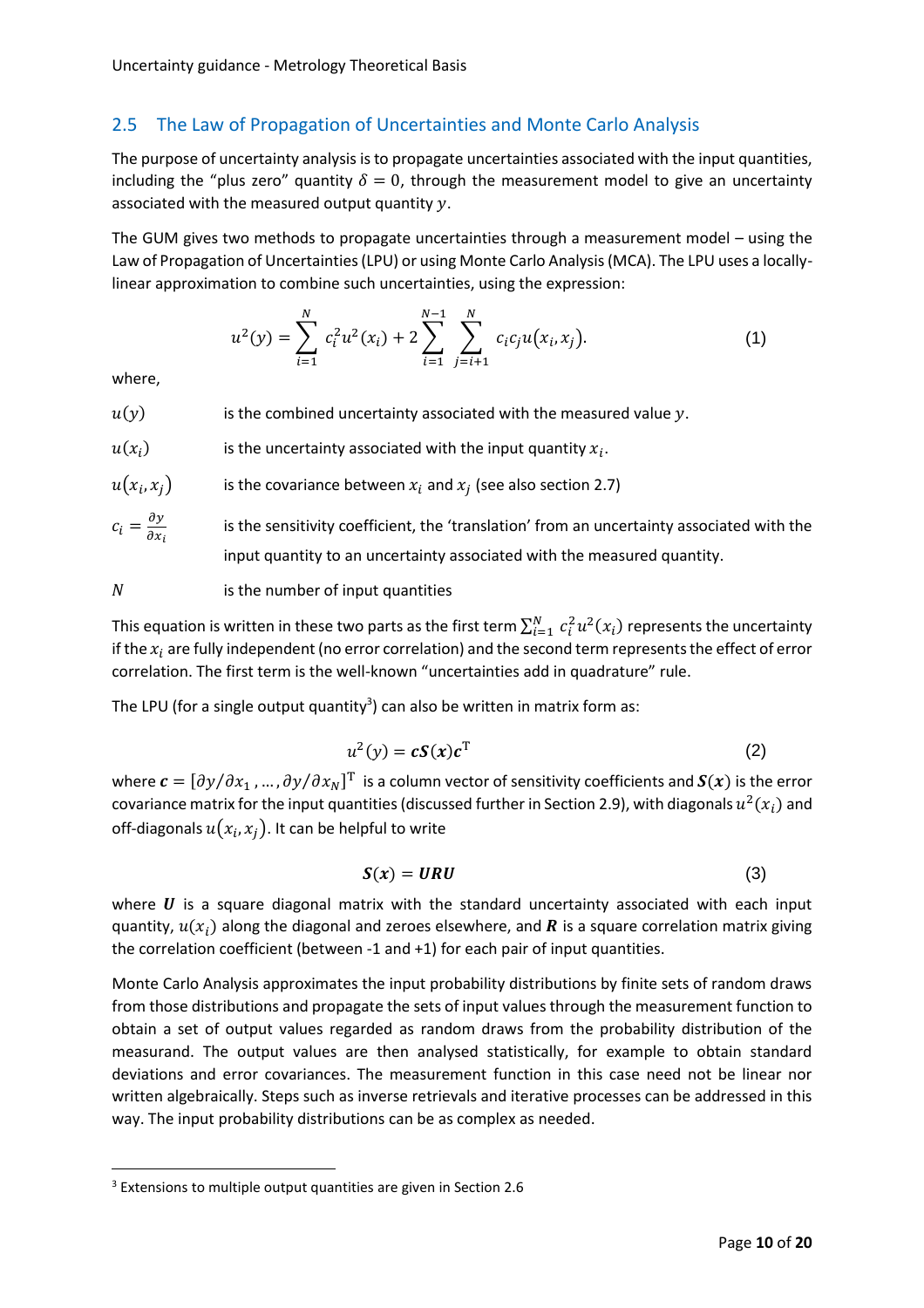Monte Carlo methods can provide information about the shape of the output probability distribution for the measurand, deal better with highly non-linear measurement functions and with more complex probability distributions, and can be the only option for models that cannot be written algebraically. However, they are computationally more expensive, which is an important consideration with the very high data volumes of EO. Often uncertainty analyses will use a combination of Monte Carlo methods and the LPU, for example by using Monte Carlo methods to determine the uncertainty for a particular quantity, which is then used as an input to LPU in a subsequent uncertainty analysis.

## <span id="page-10-0"></span>2.6 Multivariant measurands: EO always gives a dataset rather than an individual measurement

The concepts of correlation and error correlation are extremely important in analysing FDRs, TDPs and FRMs. FDRs, TDPs and FRMs do not provide one measured value. Instead, they provide observations at different locations and/or times. For radiometric measurements, such observations may also be measured simultaneously in different spectral bands and/or at different viewing angles. For active radar sensors there may be measurements in multiple frequency bands as well as at different locations and times.

In higher-level processing (to TDPs and beyond), multiple observations may be combined – for example, by combining data in different spectral bands during a retrieval or obtaining the ionosphere correction for an altimeter by combining data from two frequency bands. Measurements in different locations and times are also commonly combined, by gridding data spatially and temporally, or compared (e.g., in time series).

For that higher-level processing, measured values from different spectral/frequency bands and/or at different positions, times, and/or from different viewing angles, will be different input quantities in calculating the measurand at that level. Therefore, for equation [\(2\)](#page-9-1), the higher-level processing will need a covariance matrix between these measured values. Because in Earth observation higher-level processing is often performed by a different team of scientists to those who provide the lower-level product, it is important for lower-level processing to provide error covariance information for the set of observations which later processing can use.

Thus, instead of a single output quantity,  $y$ , we have a vector of output quantities  $(y)$  and the univariate equation [\(2\)](#page-9-1), needs to be written as a multivariate equation. Including the expansion [\(3\)](#page-9-2), this gives the multivariate form of the LPU as:

$$
S(y) = CS(x)C = CURUC
$$
 (4)

where  $S(y)$  is the covariance matrix for the different output measured values, C is a square matrix of sensitivity coefficients for each component of  $\bm{y}$  for each input quantity  $x_i.$ 

In practice, this formulation may be difficult to handle, particularly when there are very large numbers of observations in a satellite level 1 record. It may not be possible to treat all observations by a radiometric sensor, at all times, for all spatial pixels, in all spectral bands as a single set of output quantities. Instead, methods are needed to parametrise the covariance matrix. These methods are discussed in Sectio[n 2.9,](#page-14-1) below.

## <span id="page-10-1"></span>2.7 Error correlation and natural variability

It is possible to calculate correlation between individual observations statistically. However, such an approach does not distinguish natural variability correlation from error correlation. This distinction is very important in environmental observations. In any set of environmental observations, whether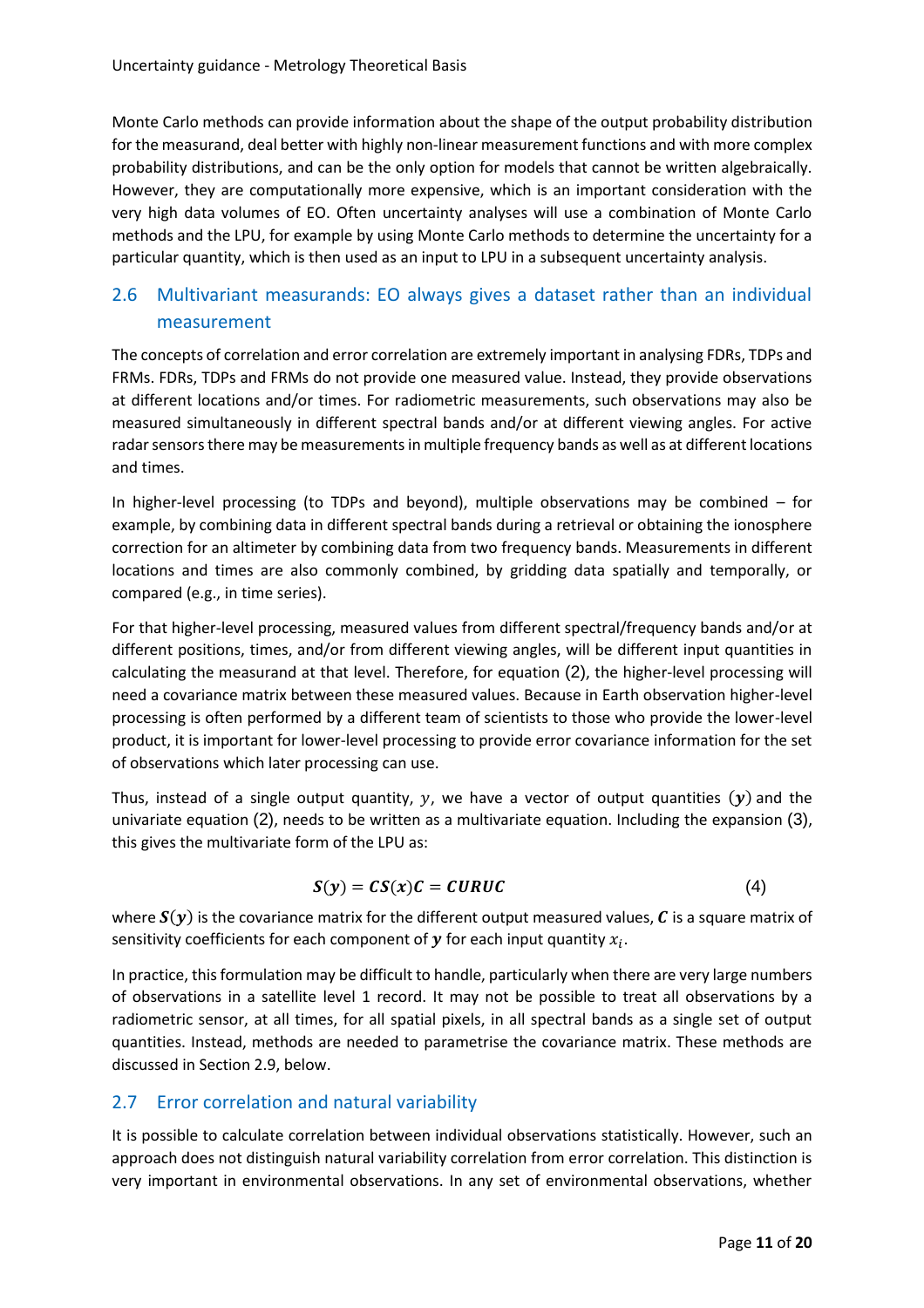they are in the form of a time series of observations or a spatial distribution of observations over a network or in the different pixels of an array (or both), there will be a variation due to underlying natural effects. In some cases, this variation will be the desired signal, in other cases it will take the form of 'noise'.

For example, consider the measurement of the 'global mean surface temperature' trend. The Paris Climate Agreement aims to limit the rise in temperature to "well below 2 °C with an aim of below 1.5 °C". However, it is also clear that temperatures vary by many tens of degrees between day and night, between summer and winter, depending on the weather and between the poles and the equator. On the scale of the natural variability, the climate signal cannot be seen. It is only seen by averaging spatially and temporally or by actively removing the diurnal and seasonal effects and by measurements spanning several decades. If two nearby thermometers are compared using the common equations for calculating correlation, then they will be seen to be highly correlated, because they have a common variability around the mean due to the natural variability (diurnal and seasonal cycles and weather).

For some applications, this common variability will be relevant. If we were designing a network of sensors to understand a global mean temperature, we may wish to choose sensors sufficiently far apart that they are not subject to the same weather conditions, for example.

However, in many applications we want to distinguish covariance due to natural effects from covariance due to instrumental effects. If we consider the natural variability to be part of the 'real signal', then we need to evaluate the covariance only due to instrumental effects, sometimes called the 'error covariance'.

In the analysis discussed in this document, we use the terms 'error covariance' (scaled by the uncertainties) and 'error correlation' (normalised to range -1 to +1) to emphasise the distinction from covariance (scaled by the standard distributions) and correlation (normalised) due to natural variability.

## <span id="page-11-0"></span>2.8 Vocabulary and notation rules

### <span id="page-11-1"></span>2.8.1 Errors and uncertainties

The distinction between 'error' and 'uncertainty' has been discussed in Section [2.3.](#page-7-1) In general it is important to note that the only adjectival modifier phrase to be used with 'uncertainty' is 'standard uncertainty' (for an uncertainty that represents the standard deviation of the distribution around the measured value that could be attributed to the measurand), and 'expanded uncertainty' (for an uncertainty that represents multiples of the standard deviation, the multiple described by the coverage factor k, such as  $k = 2$  for an approximately 95 % confidence interval for a Gaussian distribution). Because 'uncertainty' describes the spread of the distribution, uncertainties cannot be 'systematic' or 'random' or 'correlated' or 'independent'. These modifiers describe properties of the 'error'.

It is possible to describe effects as 'sources of uncertainty' or 'sources of error'. In general, using the phrase 'sources of uncertainty' is preferable because it encourages an 'uncertainty analysis' way of thinking, rather than the outdated 'error analysis'. An exception is when there is an effect that is, or could be, corrected. In these cases, 'sources of error' may be more appropriate.

The JCGM generally talks about 'the uncertainty associated with […]', for example 'the uncertainty associated with temperature', or 'the uncertainty associated with atmospheric conditions'. This is, however, a rather long phrase and 'the temperature uncertainty' is acceptable, especially where the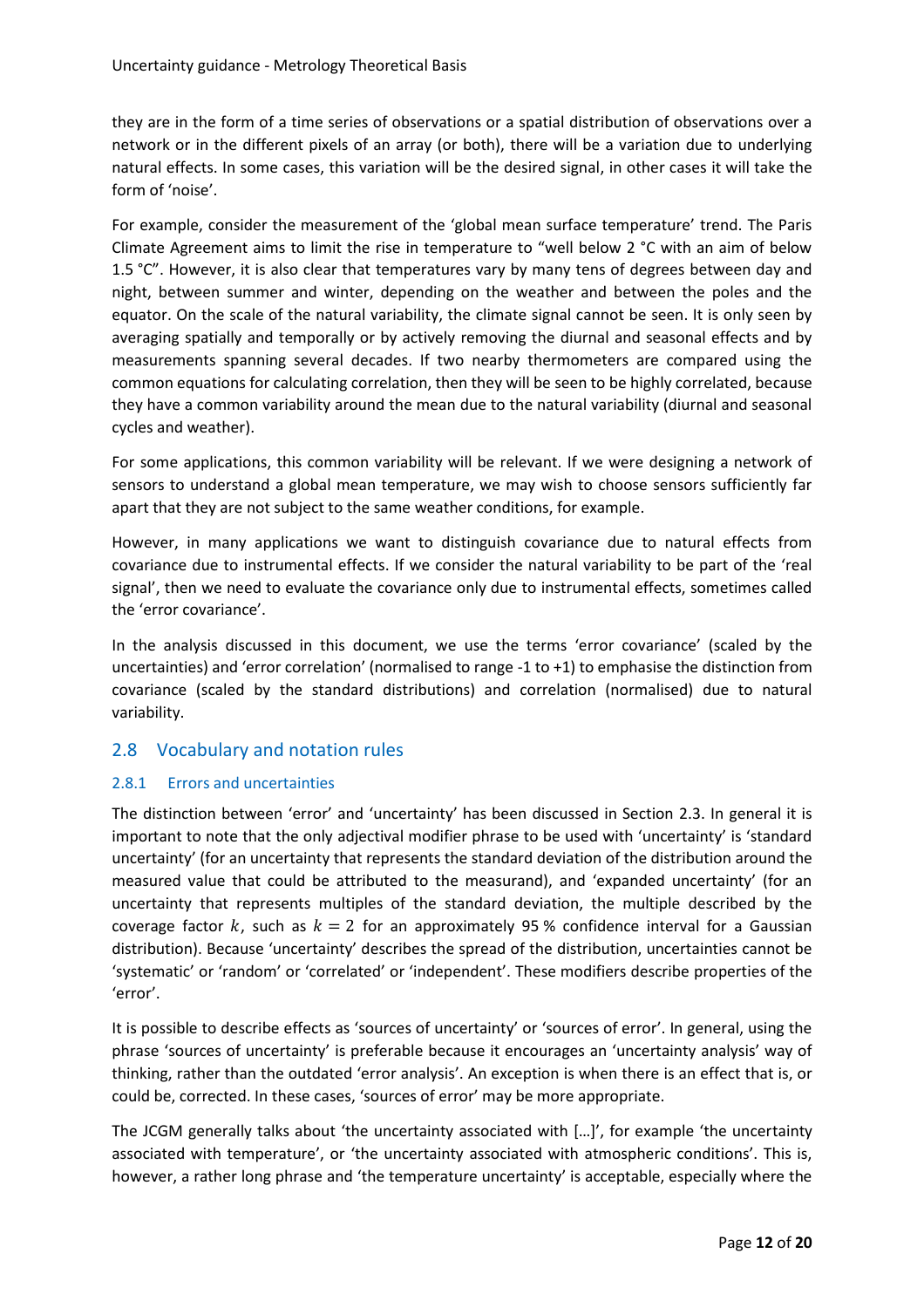full phrase would otherwise be repeated in a paragraph. 'The uncertainty in temperature' is less desirable.

#### <span id="page-12-0"></span>2.8.2 Types of uncertainty and types of error

There are three different ways that uncertainties and errors are often qualified, using the pairs random/systematic, Type A / Type B, independent/common. These are often confused, but they do mean different things. These distinctions are not always helpful – it is better to think through the specifics of a particular analysis, but because they are used, and often muddled, it's important to understand the differences.

Type A / Type B are terms that were introduced in the GUM [\(JCGM 100:2008\)](https://www.bipm.org/en/committees/jc/jcgm/publications) to describe methods of evaluating uncertainty. The VIM defines these as:

> Type A evaluation of measurement uncertainty: evaluation of a component of measurement uncertainty by a statistical analysis of measured quantity values obtained under defined measurement conditions.

Type B evaluation of measurement uncertainty: evaluation of a component of measurement uncertainty determined by means other than a Type A evaluation of measurement uncertainty.

This distinction relates to how the magnitude of the uncertainty was evaluated: i.e. whether it evaluated through a statistical method (e.g. calculating the standard deviation of repeat readings), or through any other method (e.g. an understanding of how the instrument works, tests of sensitivity to environmental conditions, using the output of someone else's uncertainty analysis (e.g. through a calibration certificate), etc. This classification can also be applied to how we evaluate the correlation between two quantities, or between measured values taken at different times, locations or in different spectral bands. We can determine such correlations statistically (Type A) or through our understanding of the instrument and measurement methods (Type B).

This classification has no impact on any subsequent uncertainty analysis – uncertainties evaluated by Type A methods are treated identically to uncertainties evaluated by Type B methods in subsequent analysis. Both Type A and Type B methods can be used to evaluate both random and systematic effects, although care is needed to evaluate systematic effects with Type A methods. It is therefore not necessary in any uncertainty analysis to classify uncertainty components as based on Type A or Type B methods, and due to the common, erroneous, confusion that Type A implies random and Type B implies systematic, it may be better not to use these terms.

It is, however, worth using this classification to understand the discussion about the difference between natural variability (natural variance/covariance) and instrument effects. When using Type A methods to evaluate either an uncertainty or a covariance it isimportant to consider carefully whether the instrument effect can be sufficiently isolated from the natural variability. There are studies that have successfully used Type A methods in the presence of natural variability, e.g., [Holl et al 2019,](https://doi.org/10.3390/rs11111337) but these are rare.

The random/systematic and independent/correlated distinctions for errors are more useful because they provide information on error correlation structures. In many cases these terms are used interchangeably, with 'random' implying 'independent' and 'systematic' implying 'correlated', though there are authors who intentionally distinguish these further. To understand this, we can consider that there are two aspects to consider when categorising the correlation structure of the errors. The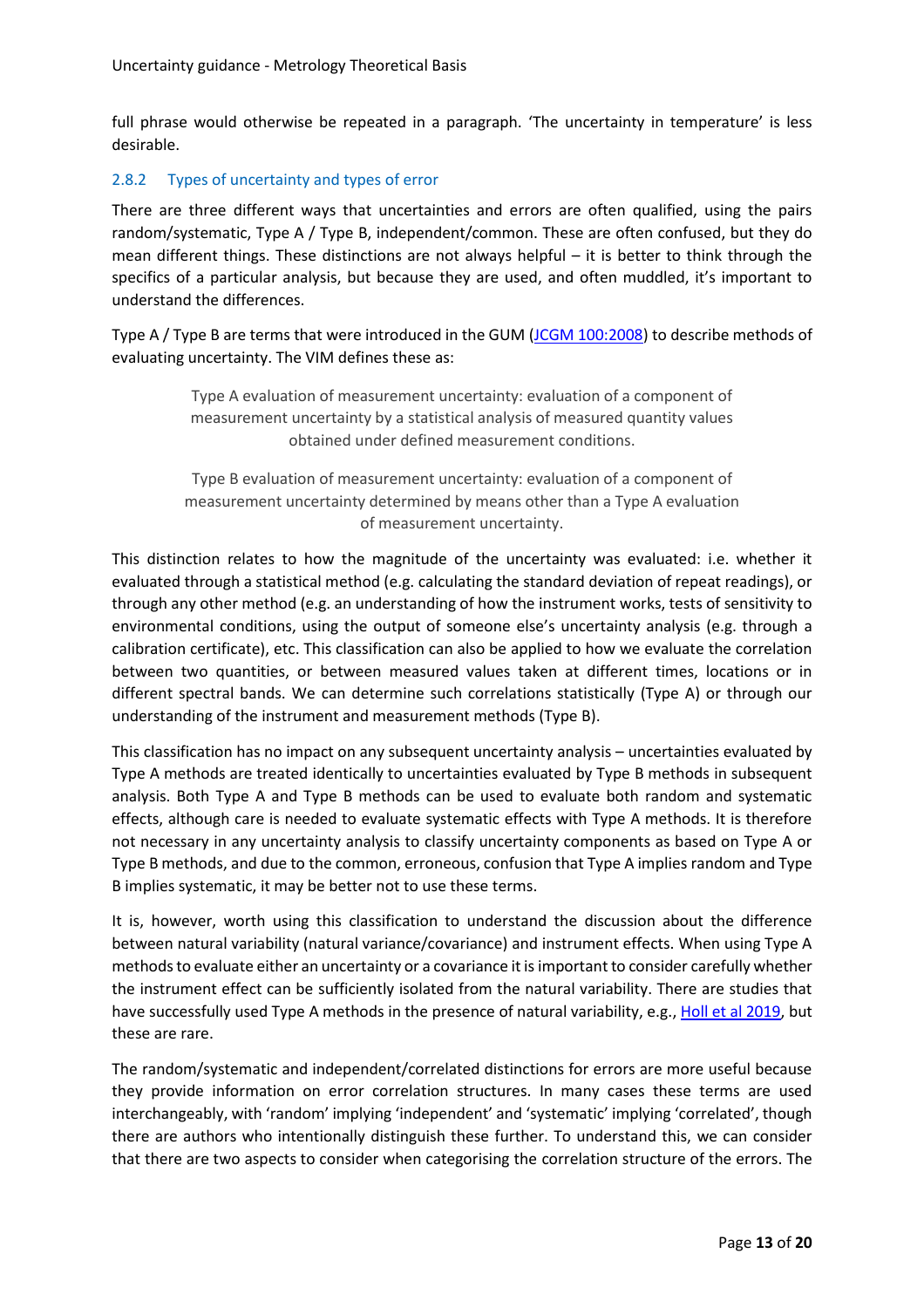first relates to the origin of the uncertainty, and the second to how the error plays out across multiple observations at different times, locations or in different spectral bands.

The origin of an uncertainty may be a stochastic process, which could never be corrected, even in principle. This is a random effect and includes concepts such as electrical noise, quantum effects, etc. Alternatively, the origin of uncertainty may be a systematic effect that in principle could be corrected for, if we could only characterise it better, and the uncertainty relates to our lack of knowledge of that correction. For example, an uncertainty caused by limits in the calibration process, perhaps due to alignment accuracies or knowledge of aperture sizes, or amplifier gains. Thus, we can have 'systematic effects' and 'random effects'.

How such effects create correlation structures in multiple measurements at different locations, times or in different spectral bands, depends on how the measurement system is set up. For example, a random electrical noise in a measurement of an on-board/on-site calibration target that is measured only occasionally will lead to an error that is common (correlated) for all measurements between two such calibrations, but independent from one calibration to the next. Similarly, a systematic effect such as knowledge of the area of an aperture on the system, would lead to a common error for all observations using that aperture, but if a different aperture is used, e.g., for some spectral channels, then the effect would be independent between channels.

However, such distinctions (between random effects and independent errors) are rarely used, and therefore if they are to be used, need clear explanation. And, as with the Type A/Type B distinction, distinctions based on the origin of the effect do not help inform uncertainty analysis. The only distinction that is useful for uncertainty analysis is the distinction between effects that lead to errors that are common from observation to observation and effects that lead to errors that are independent from observation to observation. The terms 'systematic error' and 'random error' have been used traditionally to make these distinctions. As discussed below (Section [2.9.3\)](#page-15-1), an additional concept of 'structured errors' is also helpful. 'Structured errors' fall between 'random' and 'systematic'.

The terms 'noise' and 'bias' are frequently used in environmental observations to describe random and systematic errors respectively. Again, these terms differ subtly from this common usage. The most common application of these terms is when a data set is compared to another data set considered a reference. The differences will generally be distributed as a spread around a mean. The spread is considered the 'noise' and the offset of the mean difference is considered the 'bias'. This differs subtly from the 'random' and 'systematic' categorisation. The noise/bias distinction is generally calculated from a 'top-down' approach, that is based on comparison with a referenced sensor to quantify the noise or bias, while the random/systematic categorisation comes from a 'bottom-up' uncertainty analysis, where each source of uncertainty is considered separately, and then combined using the GUM methods. With a bottom-up uncertainty analysis, comparisons are used to validate, rather than estimate, uncertainties.

### <span id="page-13-0"></span>2.8.3 Notation

There are rules in the [ISO 80000 standard](https://www.iso.org/standard/30669.html) series about how quantities should be written.

- In equations, italics represent a variable/quantity. Upright text is used for labels, e.g.,  $L_{\text{Earth}}$ for radiance of the Earth, or  $\lambda_i$  for the  $i$ th wavelength ('Earth' is a label,  $i$  is a counting variable)
- Spaces are inserted before and between units, with a non-breaking space to prevent the unit being on a different line to the measured value. E.g., 300 K and 3 mW m<sup>-2</sup> sr<sup>-1</sup> nm<sup>-1</sup>. The use of / in units should be avoided unless the expression is very simple, e.g., m/s.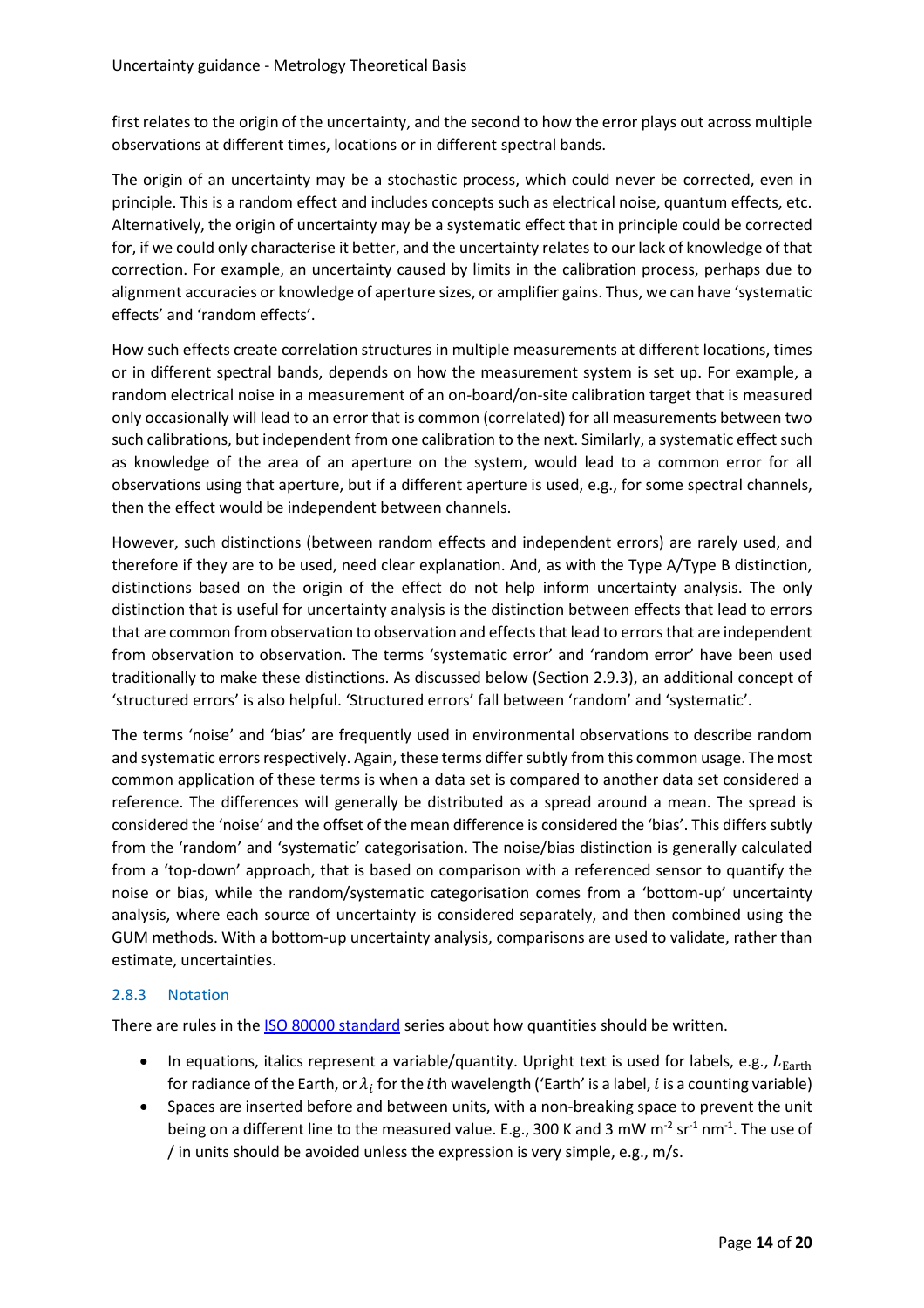- Units should be repeated in ranges (e.g., 300 K 330 K), or parentheses should be used, e.g.,  $(3-5)$  mW m<sup>-2</sup> sr<sup>-1</sup> nm<sup>-1</sup>.
- A space should be used between a number and the % sign, e.g., 2.5 %. A space is not used for the angular degrees, e.g., 45°, but is for temperatures, e.g., 30 °C.
- Units are always written with a small letter when written out in full (e.g., 300 kelvin) except for "degrees Celsius"
- Unit symbols (e.g., K) are always in upright type.

For uncertainty expressions explicitly, the standard uncertainty is represented by the symbol  $u$ . Many environmental observation papers will use the symbol  $\sigma$  to represent a standard deviation of the errors. Such expressions are based on 'error analysis' and can lead to confusion when used for 'uncertainty analysis'. The symbol  $\sigma$  should only be used for a standard deviation. Of course, for Type A methods of evaluating uncertainty, a standard deviation may be calculated in order to evaluate a standard uncertainty; then  $u(X) = \sigma(x_i)$ .

The uncertainty associated with a quantity X would normally be written  $u(X)$ , with the variance written as  $u^2(X)$ ; however, to avoid these expressions taking too much space in a complicated equation,  $u_X$  and  $u_X^2$  can be used.

When a numerical uncertainty is quoted in addition to a value of a quantity, the GUM recommends expressing the uncertainty in parentheses, e.g.,  $T = 305.23(15)$  K. However, this notation is not well understood outside metrology circles and readers can be confused whether, e.g., here (correctly) the '15' represents 0.15 K or (incorrectly) represents two additional digits. The notation 305.23  $\pm$  0.15 K is incorrect, because uncertainty is always positive. To limit confusion, uncertainty should be written explicitly, for example, in a column in a table of results or with phrases such as "with an associated uncertainty of 0.15 K".

## <span id="page-14-0"></span>2.8.4 Pragmatism in speech and formality in writing

This section has discussed the formal vocabulary and notation to use when stating uncertainties and covariance. It is important that statements in writing are expressed unambiguously, even though some phrases may appear 'long-winded'. In speech, however, it is common to use shortcuts and, in this regard, it is important to remain pragmatic.

### <span id="page-14-1"></span>2.9 Parametrising covariance matrices

### <span id="page-14-2"></span>2.9.1 Correlation information needed to propagate uncertainties

As discussed in Sectio[n 2.6](#page-10-0) above, most Earth observation data are provided as 'datasets' – collections of different observations taken at different times and/or locations and perhaps also at different spectral bands. At one level of processing, it is common for uncertainty analysis to be considered for a single observation, but at higher levels of processing, data from different individual observations are combined in some way. Therefore, scientists doing higher level processing need information about the error covariance structures in the individual observations.

Conceptually, this is achieved by providing an error covariance matrix, which can be summarised by an uncertainty matrix and an error correlation matrix as in Equation [\(3\)](#page-9-2). Practically, an error covariance matrix may not be possible, as discussed in section [2.6.](#page-10-0) It can also be difficult to understand an error covariance matrix intuitively, particularly when multiple sources of uncertainty have different correlation structures and when correlation structures are complex. Parametrising the covariance matrix into building blocks helps with thinking about the correlation structures, with generating a covariance matrix and with storing and using a covariance matrix.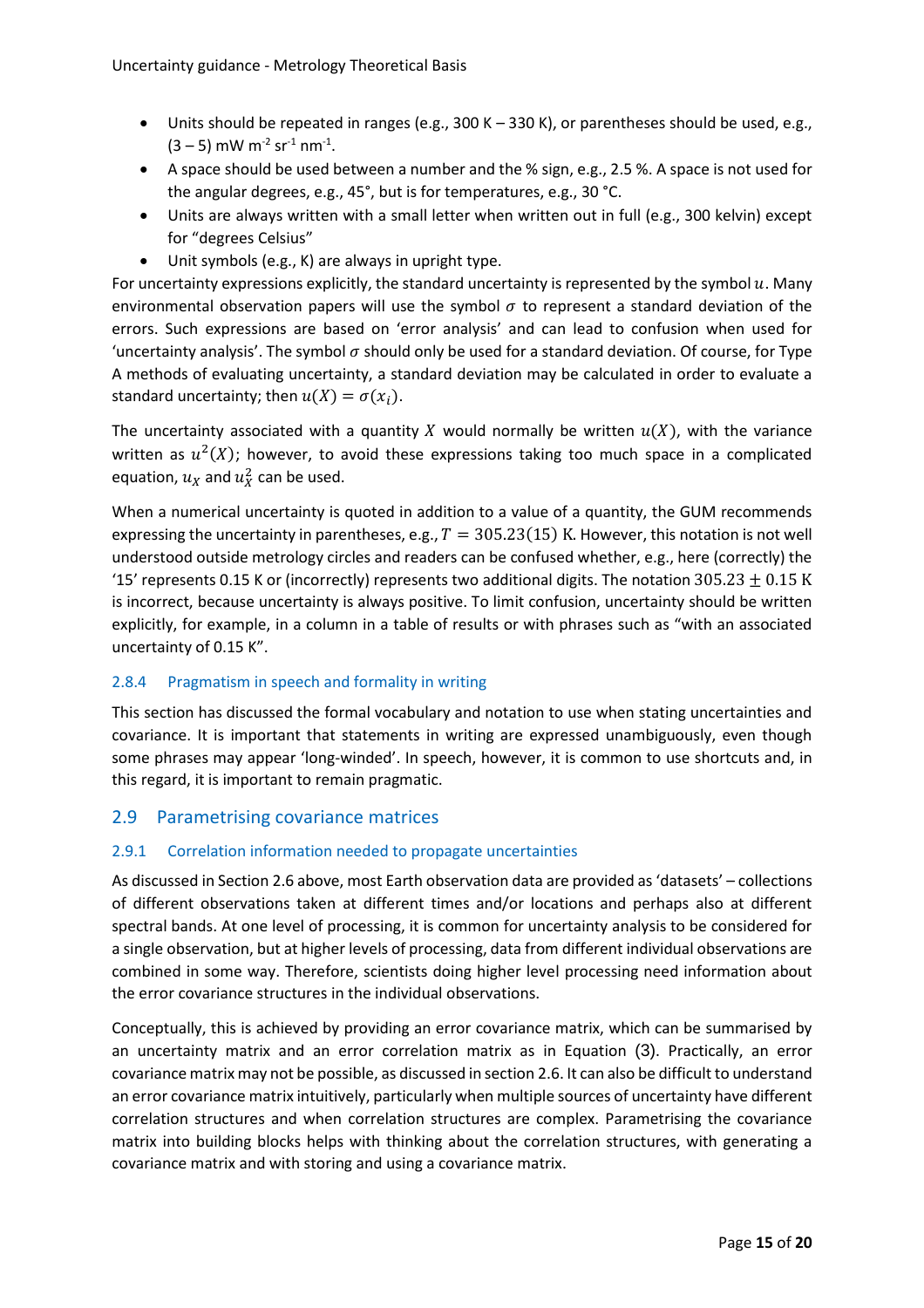#### <span id="page-15-0"></span>2.9.2 Dimensions in correlation

The first step towards parametrising the covariance matrix is to consider what the different correlation 'dimensions of interest' are. The dimensions of interest are the different dimensions for which different observations will be combined or compared at later levels. For an imaging radiometric satellite sensor, these will include along-track and cross-track spatial dimensions, a time dimension and a spectral dimension (wavelengths of a hyperspectral instrument, or bands of a multispectral instrument). There may also be a dimension relating to the viewing angle of the surface (whether the sensor views at nadir or at different angles) or the position of the satellite within the orbit.

For a radar altimeter, the dimensions of interest will include the 'fast time' (the time within a single pulse), the 'slow time' (all longer timescales from the pulse-to-pulse frequency to years and decades), and spatial dimensions. The spatial dimensions are important to understand corrections for how the radar propagates through the atmosphere, or how the waves on the ocean surface interact with the measured waveforms.

The 'dimensions of interest' may not strictly be 'dimensions'. This term represents any structure that helps understand correlations. For example, in a network of air temperature sensors, the dimensions will include time and space, but may also include the type of instrument used or the type of housing the instrument is placed within. For example, all instruments within a Stevenson screen will have common errors, and all instruments that are on automatic weather stations will have different common errors, therefore 'type of instrument' acts as a 'dimension' that gives information about correlation structures. Another 'dimension' could be where an instrument was calibrated if, for example, in an international network, there are groups of instruments all calibrated in one institute and other groups calibrated at other institutes.

### <span id="page-15-1"></span>2.9.3 Beyond systematic and random: types of structure in a covariance matrix

For each source of uncertainty, the error correlation structure along each relevant dimension of interest needs to be evaluated and documented, recognising that the error correlation structures may be different in different dimensions.

The concepts of 'systematic' and 'random' are insufficient to explain the different correlation structures in Earth observation data sets. There is also a need to consider 'structured' correlations, for quantities whose errors vary in ways between 'systematic' and 'random'. As an example, consider a thermal infrared multiband sensor that makes measurements in different spatial pixels along track and across track. Each along-track row of pixels is a 'scanline'. Thermal infrared sensors are highly sensitive to the onboard temperature, and therefore the instrument gain is monitored in orbit, say every scanline, with a measurement of an onboard blackbody. There will be an uncertainty associated with the temperature of that blackbody. That uncertainty leads to an unknown error in any one calibration. The uncertainty gives us information about the spread of the distribution of such errors, but we cannot know the absolute magnitude of the error for any one calibration. What we do know is that if all spectral channels are calibrated against the same blackbody, the error in blackbody temperature is a systematic effect from channel to channel<sup>4</sup>. Similarly, for all cross-track pixels, the same gain is used, and therefore the same error applies to all pixels, it is a systematic effect across

<sup>4</sup> Note that the error in the blackbody temperature will be the same from channel to channel so the correlation coefficient is 1, but the uncertainty in Earth radiance due to this temperature uncertainty will vary from wavelength to wavelength as shorter wavelengths are more sensitive to blackbody temperature than longer wavelengths. This is handled, in equations (2) and (4) by the sensitivity coefficients in C.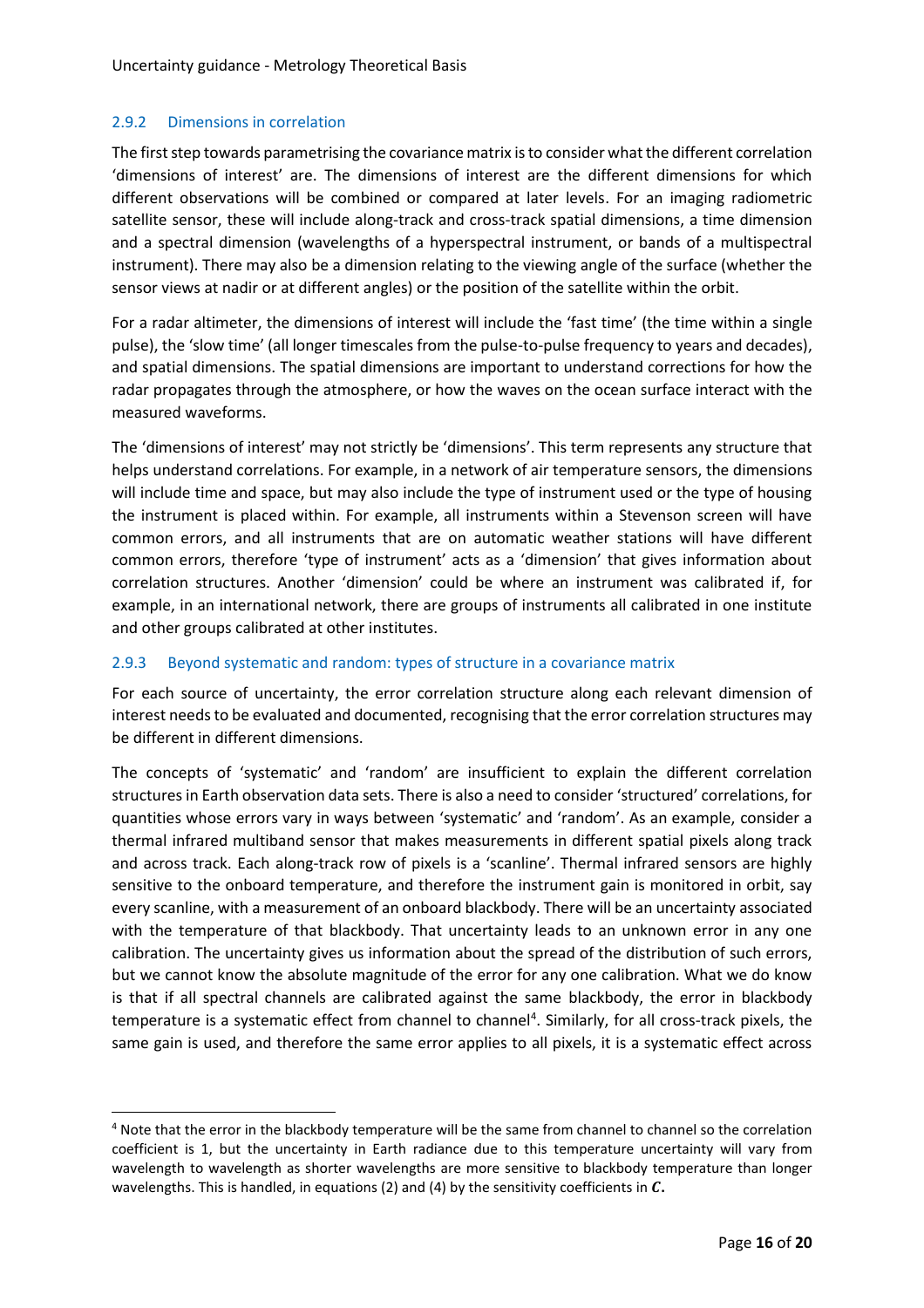track. Along the track, though, a new gain calculation (and therefore new blackbody temperature measurement) is determined every scanline, so the effect is random in that dimension.

It is common with such sensors for the gain determined every scanline to be averaged in a rolling average. In this case, the channel-to-channel correlation is still systematic, as is the cross-track correlation. But the along-track correlation is now triangular, with neighbouring scanlines sharing allbut-one measurements in common in the rolling average, and a triangular drop off in correlation with a half base equal to the averaging window.

To assist with thinking about correlation structures, the FIDUCEO project defined some standard correlation forms. These forms have two purposes – they create a standard way of defining the shape of a correlation matrix, which can easily be encoded in digital form, and they help instrument experts who are new to uncertainty analysis recognise patterns intuitively.

The correlation forms random and rectangular\_absolute relate to random and systematic effects respectively. A random correlation form implies that for different observations within that dimension, the correlation matrix is diagonal. The rectangular\_absolute form implies that for different observations within that dimension, the correlation matrix is all ones within the range of the rectangle (which may be all observations, or a set, e.g., if there is a block of time when one calibration is used, and then a second block when a new calibration is used, then for the time dimension, the covariance matrix will consist of two squares of ones). The term 'rectangular' refers to the fact that the correlation relative to any one observation will be a rectangular shape on a graph and the 'absolute' refers to the fact that the correlation structure is for points within an absolute range, rather than defined relative to any one point (e.g. an observation just before the calibration is changed is fully correlated with all earlier points, and not correlated with any later points, with a very asymmetrical correlation shape).

More complex structures can also be defined. For example, if there is a simple rolling average of a noisy quantity, then the error correlation relative to any one point takes, as described above, the form of a triangle, dropping from 1 at the peak to zero at the base over the width that the rolling average is calculated over. This creates a correlation matrix banded down the diagonal. FIDUCEO described this as a triangular\_relative, with 'triangular' representing the shape of the correlation relative to any one point, and 'relative' representing the fact that all observations have a symmetrical correlation structure with their neighbours. It may have been challenging for an instrument expert to have recognised that the correlation structure was triangular, but easy to realise that 'this is a rolling average, and that means triangular'.

FIDUCEO also developed yet more complex structures, e.g., stepped\_triangular for a situation where a rolling average calibration is not performed every scan line, but only occasionally, and a bellshaped\_relative for where the rolling average is weighted and the correlation drops off in a more 'bell-shape' than triangle. There are possible periodic correlation shapes as well, and every new application may require new forms. These terms have no inherent priority – any method for defining the error correlation structures in the different dimensions of interest is useful, but the FIDUCEO terms have been helpful for linking physical processes (such as a periodic calibration or rolling averages) to create a correlation matrix.

A list of such correlation forms is given in the Processing document.

#### <span id="page-16-0"></span>2.9.4 Using correlation information

The different error correlation structures, define the shape of the correlation matrix  $R$ . For example, for a correlation matrix representing a random effect, the correlation matrix for different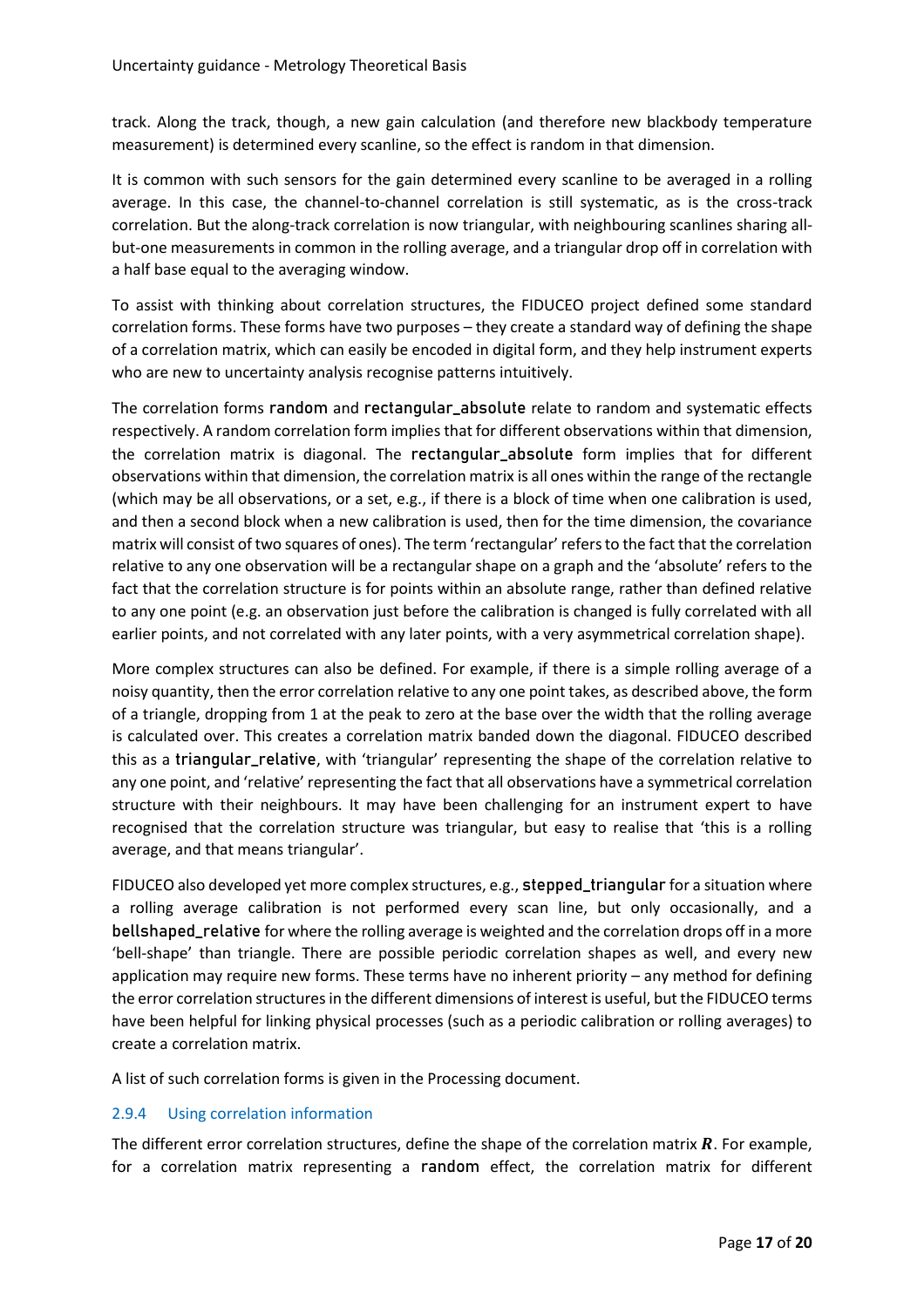observations in that dimension would be a diagonal matrix, with 1s down the diagonal and 0s elsewhere. For a rectangular\_absolute effect, the correlation matrix would be a block of ones within the absolute range of the systematic correlation. For example, for six observations with correlation blocks of three (e.g., a calibration is done every three observations), the correlation matrix would be a block diagonal matrix:

$$
R = \begin{bmatrix} 1 & 1 & 1 & 0 & 0 & 0 \\ 1 & 1 & 1 & 0 & 0 & 0 \\ 1 & 1 & 1 & 0 & 0 & 0 \\ 0 & 0 & 0 & 1 & 1 & 1 \\ 0 & 0 & 0 & 1 & 1 & 1 \\ 0 & 0 & 0 & 1 & 1 & 1 \end{bmatrix}
$$

For a triangular\_relative correlation form, with a base of three, the correlation matrix would be a banded diagonal matrix:

|  |  | $\begin{bmatrix} 1 & 2/3 & 1/3 & 0 & 0 & 0 \\ 2/3 & 1 & 2/3 & 1/3 & 0 & 0 \\ 1/3 & 2/3 & 1 & 2/3 & 1/3 & 0 \\ 0 & 1/3 & 2/3 & 1 & 2/3 & 1/3 \\ 0 & 0 & 1/3 & 2/3 & 1 & 2/3 \\ 0 & 0 & 0 & 1/3 & 2/3 & 1 \end{bmatrix}$ |  |
|--|--|------------------------------------------------------------------------------------------------------------------------------------------------------------------------------------------------------------------------|--|
|  |  |                                                                                                                                                                                                                        |  |
|  |  |                                                                                                                                                                                                                        |  |

Thus, for each effect (i.e., each source of uncertainty) such classifications provide a means to define the correlation matrix for the different observations along any dimension of interest (the rows and columns representing e.g., different spatial pixels across a scanline, or different spectral bands, or observations at different times, depending on the application). The covariance matrix is then calculated, for this effect, using equation (4).

The combined covariance matrix due to multiple independent effects (e.g., combining uncertainties associated with different terms in the measurement model that do not have an error correlation between them), is given as a sum of the covariance matrices for each effect, i.e.:

$$
S_{\text{com}}(y) = CS_i(x)C = \sum_i C_i U_i R_i U_i C_i \tag{5}
$$

Where *i* represents each effect in turn, and  $S_{\text{com}}$  is the combined covariance matrix due to all the different effects.

#### <span id="page-17-0"></span>2.9.5 Simplifying covariance structures

Sectio[n 2.9.4](#page-16-0) describes how covariance matrices can be built from different effects. Such an analysis may not be desirable because covariance matrices require large data storage and are computationally expensive to manipulate. However, the information stored within them is very sparse and the correlation forms also allow us to parametrise the correlation structures with a much smaller number of quantities. This enables covariance structures to be stored, and multiplied and inverted, in simpler ways[. Merchant et al 2019](https://doi.org/10.3390/rs11050474) describes one way such parametrisation can be done. And the NPL CoMET tools (see below), give python modules that can be used to propagate error covariance information in a computationally-efficient manner.

#### <span id="page-17-1"></span>2.9.6 The CoMET tools to support covariance-based analysis

The CoMET toolkit is an NPL-led open-source software project that provides Python tools for the easy handling and processing of dataset error-covariance information. The toolkit aims to abstract away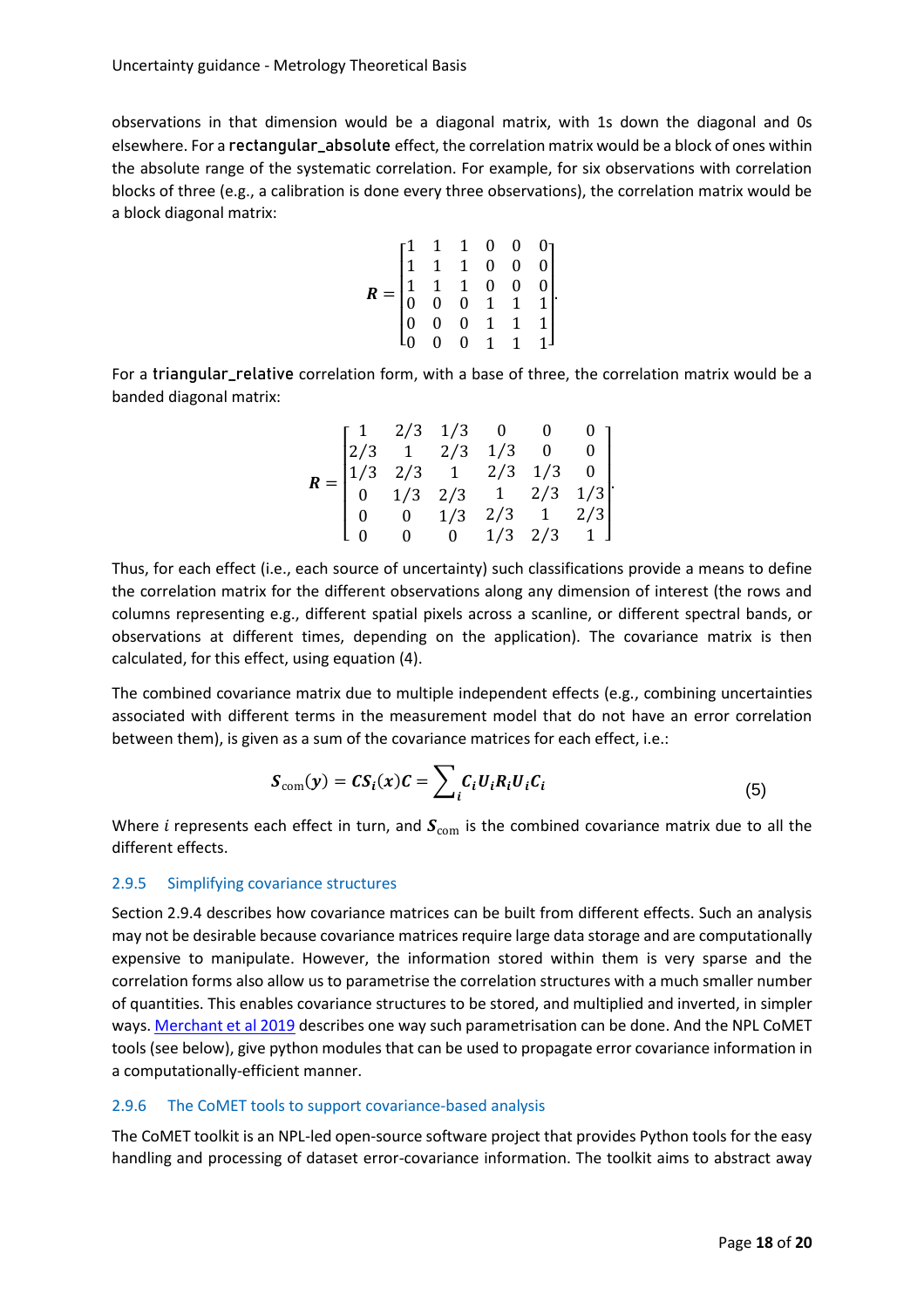the complexity dealing with measurement uncertainties. More information is available at [qa4oe.org/tools.html.](https://qa4eo.org/toolkit.html)

## <span id="page-18-0"></span>3 Comparisons

### <span id="page-18-1"></span>3.1 How metrologists use comparisons

National Metrology Institutes (NMIs) have always used comparisons for scientific purposes, to test their methods and, especially, to test their uncertainty analysis. In the early stages of research into new measurement methods, these scientific comparisons show up the unknown unknowns – the differences between participants that are not (yet) considered in the uncertainty analysis. At this point, comparisons tend to be informal and performed, for example, through participants visiting each other's facilities. As a field matures and the technical approaches move from research to operational services, comparisons show increasing agreement between participants. At this point the purpose of comparisons changes from aiding research into auditing and peer review.

This second purpose was formalised in 1999 by the signing of the [Mutual Recognition Arrangement](http://www.bipm.org/en/cipm-mra/) (MRA) by the world's NMIs. The MRA says that 'within an appropriate degree of equivalence' the results of one NMI can be considered equivalent to the results of another NMI. In practice this enables world trade and the use of artefacts and instruments calibrated in another country. Being a legal process, the MRA relies on NMIs regularly reviewing each other's calibration and measurement capabilities through a combination of formal peer review and auditing and through formal 'key comparisons' that compare the measurement capability of laboratories – both at the international level (by a handful of laboratories with, generally, the lowest uncertainties) and at the regional level (e.g. within Europe or within Asia-Pacific).

The formal key comparisons are run with strict guidelines and are always blind comparisons (only one 'pilot' laboratory has access to the results before they are published). There is ongoing discussion about the best ways of analysing such comparisons, and in particular about the choice of the Key Comparison Reference Value (KCRV) against which all participants are compared. In very mature fields, where the differences between the measured values of the different participants and the KCRV are consistent with uncertainties, the most common KCRV is the weighted mean of the results of the different NMIs. In less mature fields where results show more spread, this may not be the appropriate choice and alternatives (including 'weighted mean with cut-off' which limits the weight assigned to the laboratories with the lowest uncertainties, or simply using a median value) are considered.

It is important to note that for metrologists the purpose of comparisons is to test and validate uncertainty claims. Comparisons are not performed to estimate uncertainties.

## <span id="page-18-2"></span>3.2  $E_N$  ratio

Ideally in a bilateral comparison, the analysis is made between two independent observations, each with full uncertainty analysis, to calculate the equivalence ratio:

$$
E_N = \frac{|\rho_1 - \rho_2|}{k \sqrt{u_1^2 + u_2^2 + u_{\text{comp}}^2}}
$$
(6)

where  $\rho_1$  and  $\rho_2$  are the two independent measured values and  $u_1$  and  $u_2$  are the two standard uncertainties associated with those measured values.  $u_{comp}$  is the standard uncertainty associated with the comparison itself (e.g., from a known difference between the observation conditions  $$ matchup uncertainties) and  $k$  is the coverage factor for the appropriate confidence interval (usually  $k = 2$  to have a confidence interval of ~95 %).